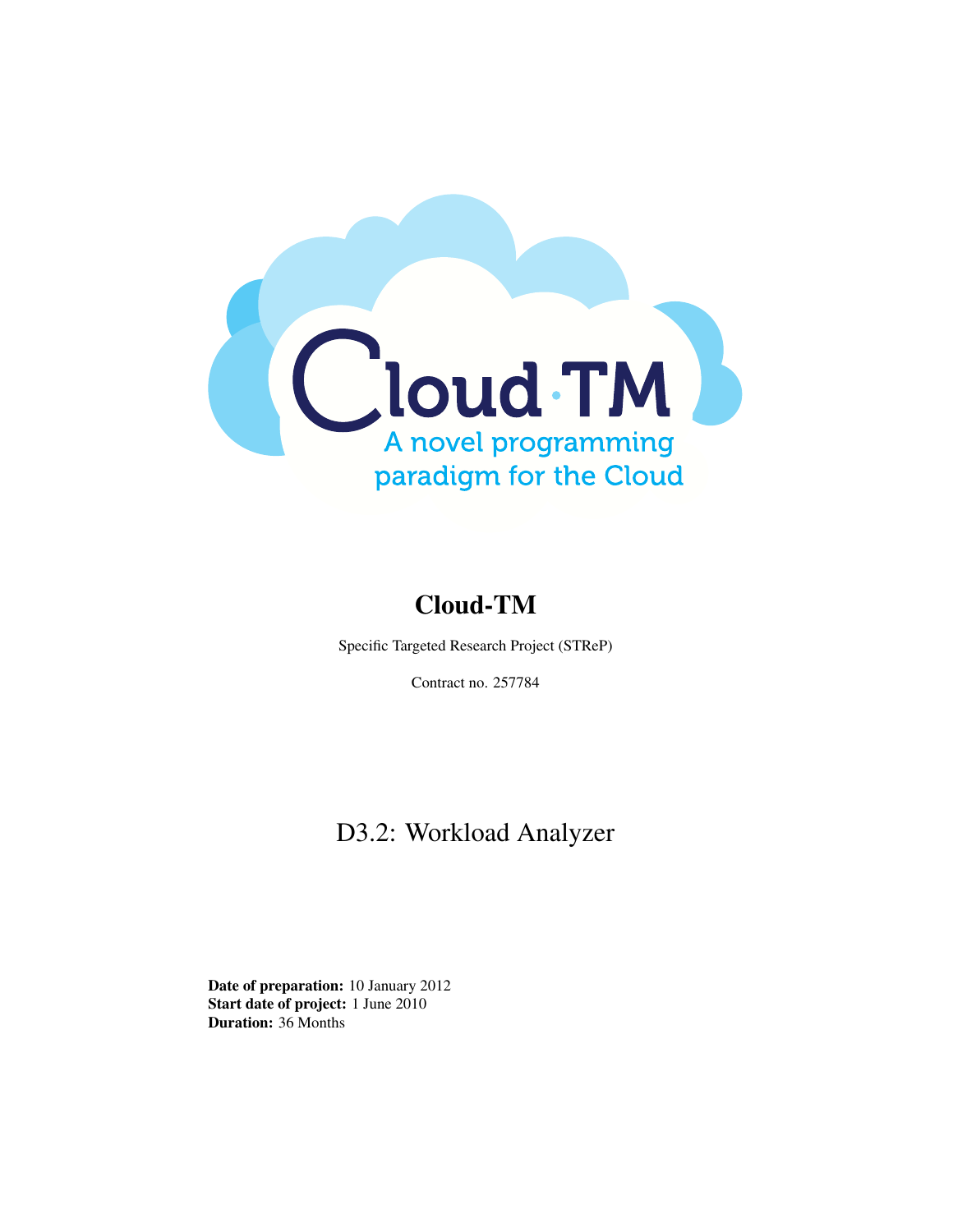# **Contributors**

Bruno Ciciani, CINI Diego Didona, INESC-ID Pierangelo Di Sanzo, CINI Roberto Palmieri, CINI Sebastiano Peluso, CINI Francesco Quaglia, CINI Paolo Romano, INESC-ID Heiko W. Rupp, RED HAT



(C) 2010 Cloud-TM Consortium. Some rights reserved. This work is licensed under the Attribution-NonCommercial-NoDerivs 3.0 Creative Commons License. See http://creativecommons.org/licenses/by-nc-nd/3.0/legalcode for details.

——————————————————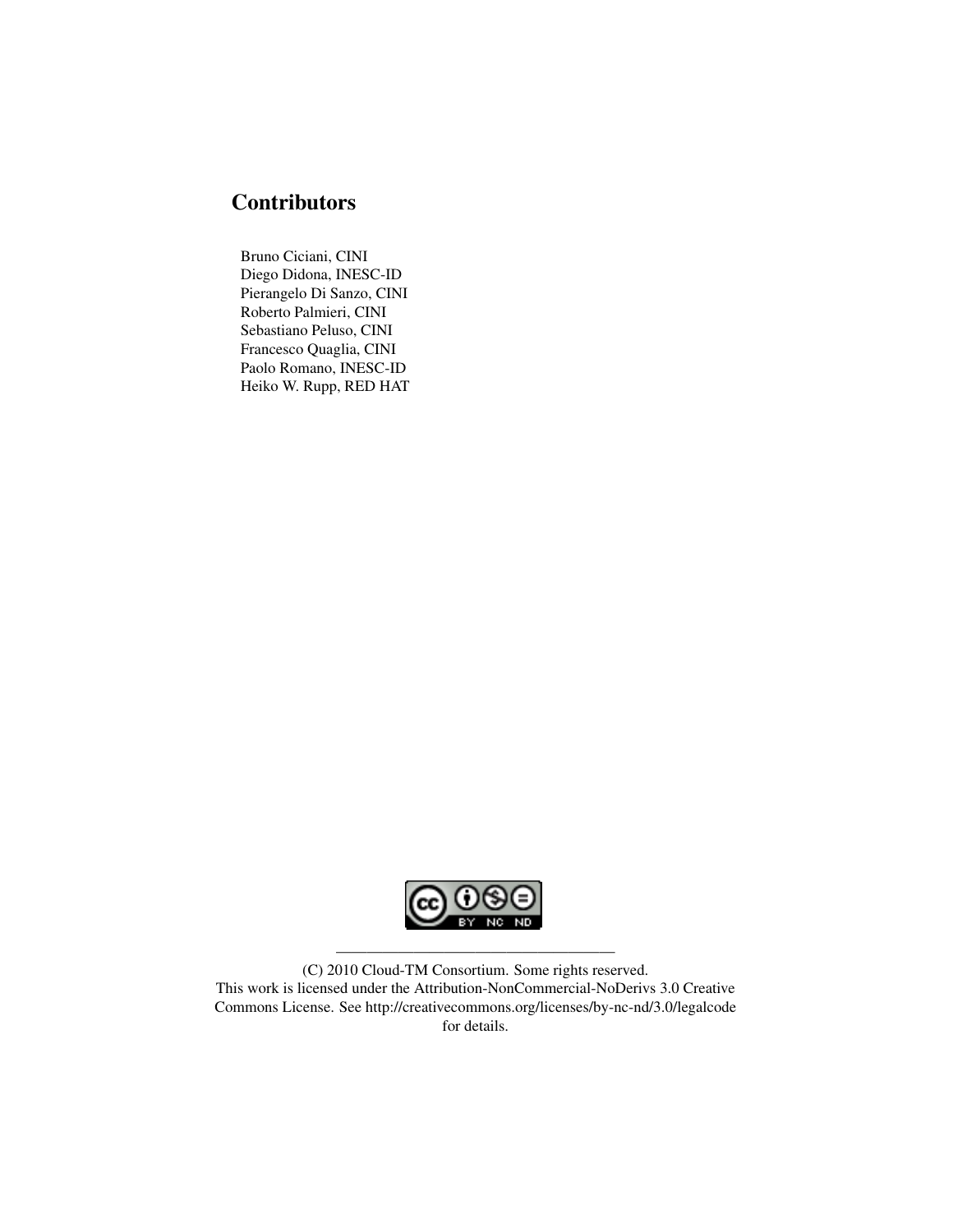# **Contents**

| 1                       | <b>Introduction</b>                                     | $\overline{\mathbf{4}}$ |
|-------------------------|---------------------------------------------------------|-------------------------|
|                         | 1.1                                                     | $\overline{4}$          |
| 2                       | Key functionalities of the Workload Analyzer            | 5                       |
| 3                       | <b>Architecture of the Workload Analyzer</b>            | 7                       |
| $\overline{\mathbf{4}}$ | Data aggregation and filtering                          | 10                      |
| 5                       | Workload and resource demand characterization           | 12                      |
|                         | 5.1                                                     | 12                      |
|                         | 5.2                                                     | 15                      |
|                         | 5.3                                                     | 18                      |
|                         | 5.4<br>Evaluating the Overhead of Statistics Collection | 21                      |
| 6                       | Workload and resource demand prediction                 | 24                      |
| 7                       | QoS monitoring and alert notification                   | 27                      |
|                         | 7.1                                                     | 27                      |
|                         | 7.2                                                     | 28                      |
|                         | 7.3                                                     | 28                      |
| 8                       | Setting up the WA prototype                             | 30                      |
|                         | 8.1                                                     | 30                      |
|                         | 8.2                                                     | 31                      |
|                         | 8.3                                                     | 31                      |
|                         | 8.4                                                     | 32                      |
|                         | 8.5                                                     | 33                      |
|                         | <b>References</b>                                       | 36                      |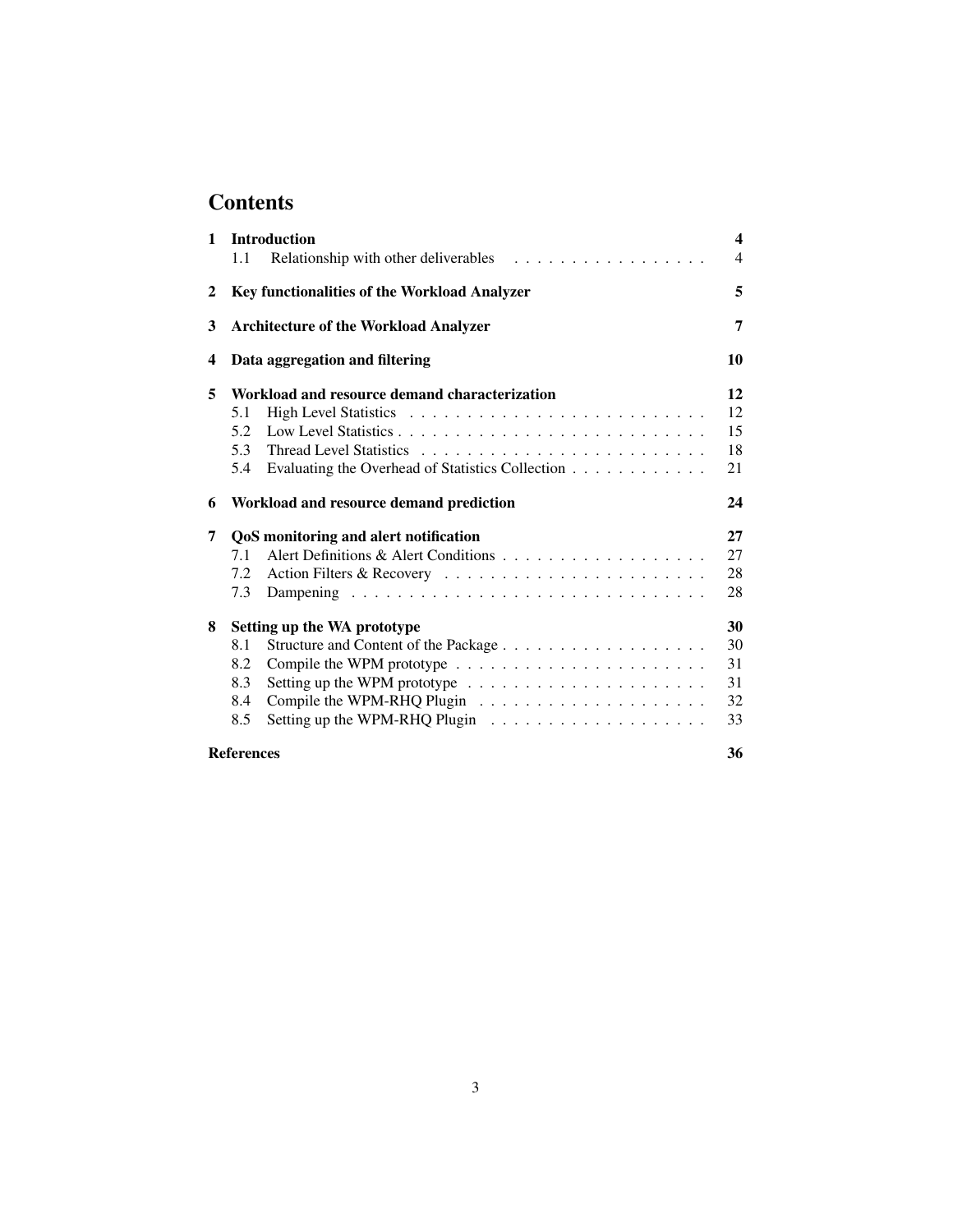## 1 Introduction

This document is a companion of the software release associated with deliverable D3.2 of the Cloud-TM project, namely the prototype implementation of the Workload Analyzer (WA). The document presents design/development activities carried out by the project's partners in the context of WP3 (Task 3.1).

More in detail, the goal of this document is twofold:

- providing an overview of the WA architecture, including a description of (i) its core mechanisms/functionalities and (ii) the technologies used for the implementation of the prototype, and how they were integrated
- describe how to install and configure (README) the release of the WA prototype.

The structure of this document is the following. In Section 2 we overview the set of key functionalities provided by the WA, and how it fits in the architecture of the Cloud-TM platform.

Section 3 describes the architecture of the main components of the Workload Analyzer and how they have been integrated to achieve efficient interoperability with the ecosystem of components composing the Cloud-TM platform.

Next, we describe in detail the key functionalities provided by the WA, and some insights on their implementation. Specifically, in Section 4 we discuss the data aggregation and filtering functionalities. The set of statistics gathered by the WA are reported in Section 5, focusing in particular on the metrics selected/introduced in order to characterize the transactional workload of Cloud-TM applications. Section 6 discusses the load forecasting functionalities provided by the WA, which are based on the ample library of time-series analysis techniques provided by the  $R$ -project [1]. Section 7 focuses on the alert definition and QoS monitoring functionalities.

Finally, in Section 8, we provide instructions on how to install and test the WA.

#### 1.1 Relationship with other deliverables

The prototype implementation of the WA has been based on the user requirements gathered in the deliverable D1.1 "User Requirements Report", and taking into account the technologies identified in the deliverable D1.2 "Enabling Technologies Report".

The present deliverable has also a relation with deliverable D2.1 " Architecture Draft ", where the complete draft of the architecture of the Cloud-TM platform is presented.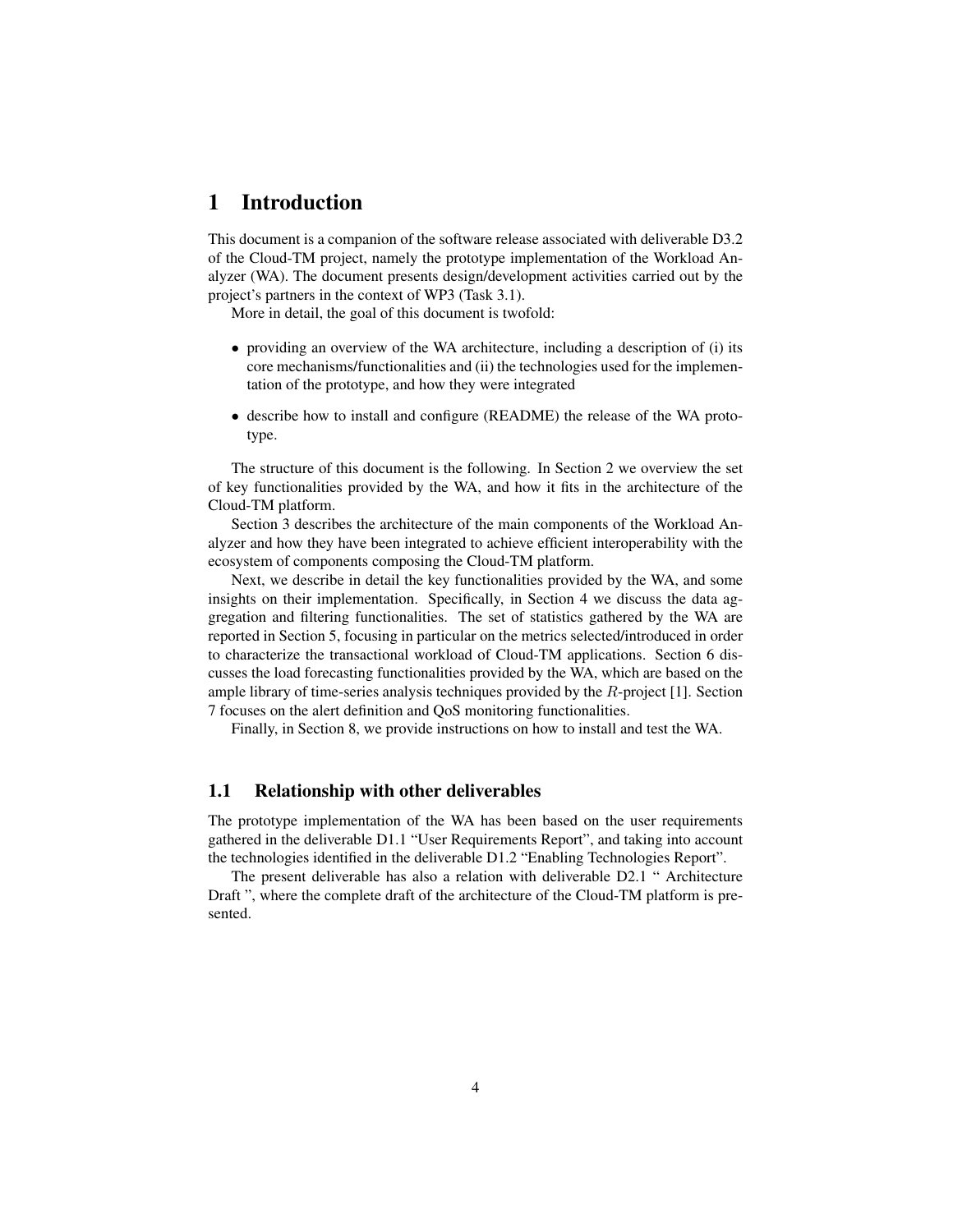# 2 Key functionalities of the Workload Analyzer



Figure 1: Architectural Overview of the Cloud-TM Platform.

Figure 1 shows where the Workload Analyzer (WA) fits in the global architecture of the Cloud-TM platform. Sitting between the Workload and Performance Monitor (WPM) and the Adaptation Manager (AM), the WA bears the following responsibilities in the Cloud-TM platform (see Figure 3):

- Data aggregation and filtering: the streams of monitoring data produced by the distributed nodes of the Cloud-TM platform via the WPM are gathered by the WA, which exposes programmatic APIs and web-based GUIs allowing for aggregating/filtering statistics originated by different software layers and/or groups of nodes.
- Workload and resource demand characterization: the WA allows for deriving detailed transactional profiles that include a number of statistical information characterizing the resource usage demand of applications deployed in the Cloud-TM platform both at the physical (e.g. CPU, memory, etc.) and data (e.g. probability of conflicts among transactions, identification of hot spots for lock contention and remote reads) levels.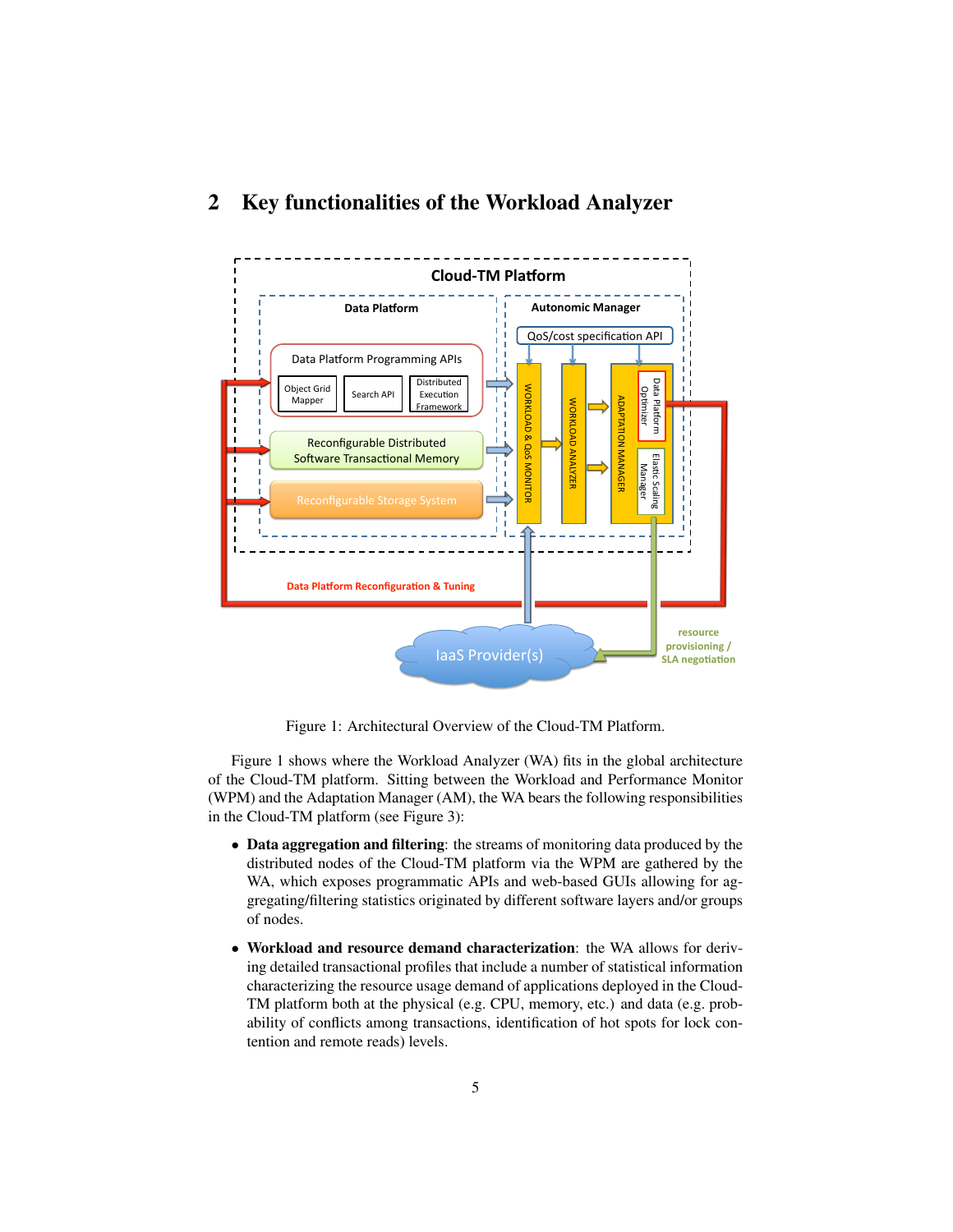- Workload and resource demand prediction: the WA integrates a set of scripts/interfaces allowing for using the ample library of statistical functionalities implemented by the  $R$  [1] free software project. This opens the possibility to run a wide range of time-series analysis methods (such as, moving averages, ARI-MAX models, Kalman filters [2]) aimed to forecast future trends of the workload fluctuations.
- QoS monitoring and alert notification: the WA allows for graphing raw or aggregated statistics (e.g. on the performance or availability of some set of services), and defining complex alert conditions on the base of the collected data.



Figure 2: Key functionalities offered by the Workload Analyzer.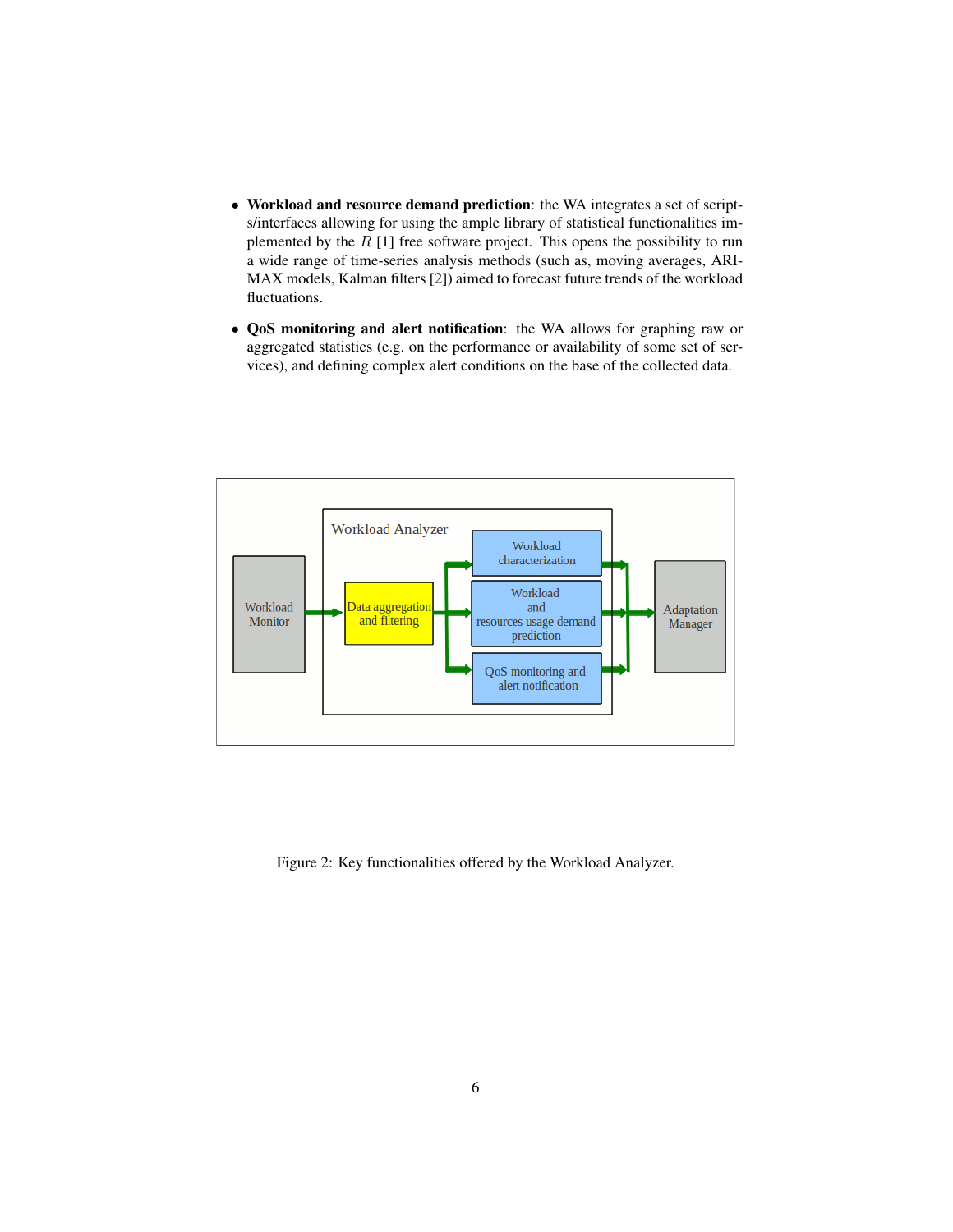## 3 Architecture of the Workload Analyzer

A key decision taken within the Cloud-TM consortium was to build the WA by capitalizing on several existing open-source software packages, which currently represent leading solutions in their application domain:

• RHQ: The RHQ project is a popular systems management suite that provides extensible and integrated systems management for multiple products and platforms. Developed as an open source by Red Hat, RHQ [3] is the upstream to JBoss Operations Network. RHQ is licensed under the GPL, with some pieces individually licensed under a dual GPL/LGPL license.

The project is designed with layered modules that provide a flexible architecture for deployment. It delivers a core user interface that provides audited and historical management across an entire enterprise. A Server/Agent architecture provides remote management and plug-ins implement all specific support for managed products.

The RHQ project provides industrial-quality implementations of some of the key functionalities required by the WA (and more in general by Cloud-TM's Autonomic Manager, see Figure 1), including:

- monitoring and graphing of values
- alerting on error conditions
- remote configuration of managed resources
- remote operation execution
- provisioning of software onto managed machines

At the light of the above consideration, the Cloud-TM consortium has taken the key decision of developing the WA around the RHQ framework. This choice, not only has avoided to "reinvent the wheel", but also permitted to take advantage of the know-how of the Red Hat team to assist the researchers from CINI and INESC-ID in the integratinon of RHQ within the Cloud-TM platform. In addition, it enabled the academic researchers to re-use a set of robust, highly-tested, open-source building blocks, and to focus their efforts on developing innovative methodologies and tackle fundamental research challenges (such as defining automated policies for the self-optimization process of the Cloud-TM platform). By electing a popular framework such as RHQ as the starting point/reference for the development of the Cloud-TM WA (and, more in general, as the skeleton of the Cloud-TM Adaptation Manager), the Cloud-TM project has also the possibility to maximize the visibility of its research results, by reaching the mass of users that already use RHQ to manage their distributed applications.

• Stream-lib: developed by Clearspring Technologies $\mathbb{C}$ , and distributed under the Apache license, stream-lib is an open-source JAVA library that integrates a number of recent algorithms for summarizing data in streams on-the-fly, namely avoiding to store all events in the stream [4].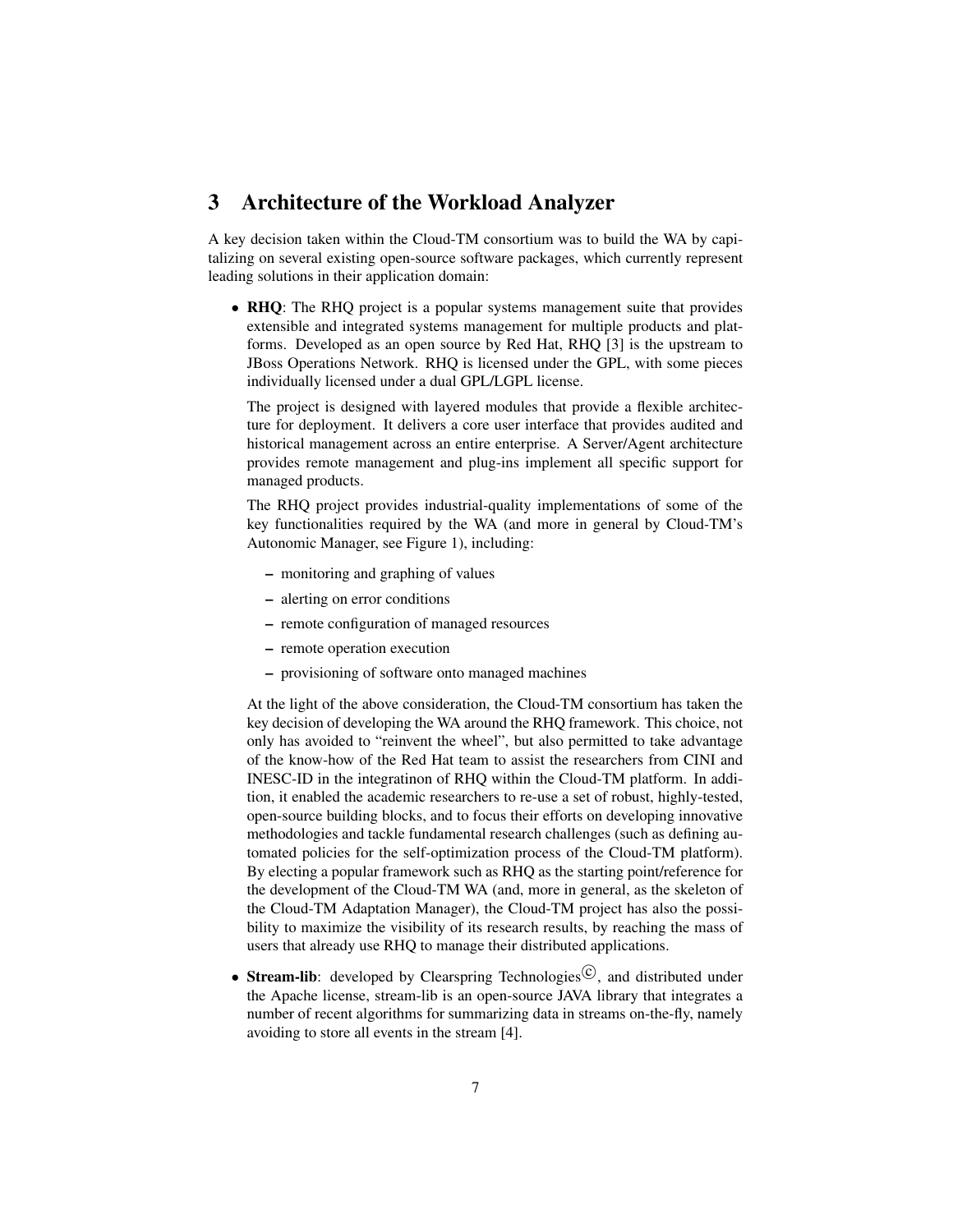

Figure 3: Architectural Scheme of the Workload Analyzer.

As we will detail in Section 5, we rely on Stream-lib to identify, using lightweight probabilistic top-k algorithms, hot spots of different nature in the data access patterns generated by transactions running in the Cloud-TM platform.

• R-project:  $R$  is a language and environment for statistical computing and graphics. It is a GNU project similar to the S language and environment that was developed at Bell Laboratories (formerly AT&T, now Lucent Technologies) by John Chambers and colleagues. R provides a wide variety of statistical, including linear and nonlinear modelling, classical statistical tests, time-series analysis, classification and clustering.

As we will detail in Section 6, the WA exploits the ample library of statistical functions provided by  $R$  in order to derive workload forecasts using a range of time series analysis methodologies (ranging from simple moving averages, to more complex ARMA models and Kalman filter-based predictors), allowing for identifying trends and seasonal components in the incoming streams of statistics.

The diagram in Figure 3 depicts the architecture of the WA. Let us analyze it more in detail, discussing how the above mentioned open-source projects have been extended and integrated in the Cloud-TM platform architecture.

A first important step was to extend the set of statistics exported by the components of the Cloud-TM Data Platform (and in particular of Infinispan [5]) in order to generate a detailed profile of the transactional workload in input to the system. More details on this can be found in Section 5.

The next step was to integrate the WPM framework (described in Deliverable D3.1) with the RHQ infrastructure. This was achieved by developing an ad-hoc RHQ plug-in, designed to be fully compatible with the WPM's Log Service component (LS) output. The plug-in externalizes to RHQ the statistics collected by the Cloud-TM nodes that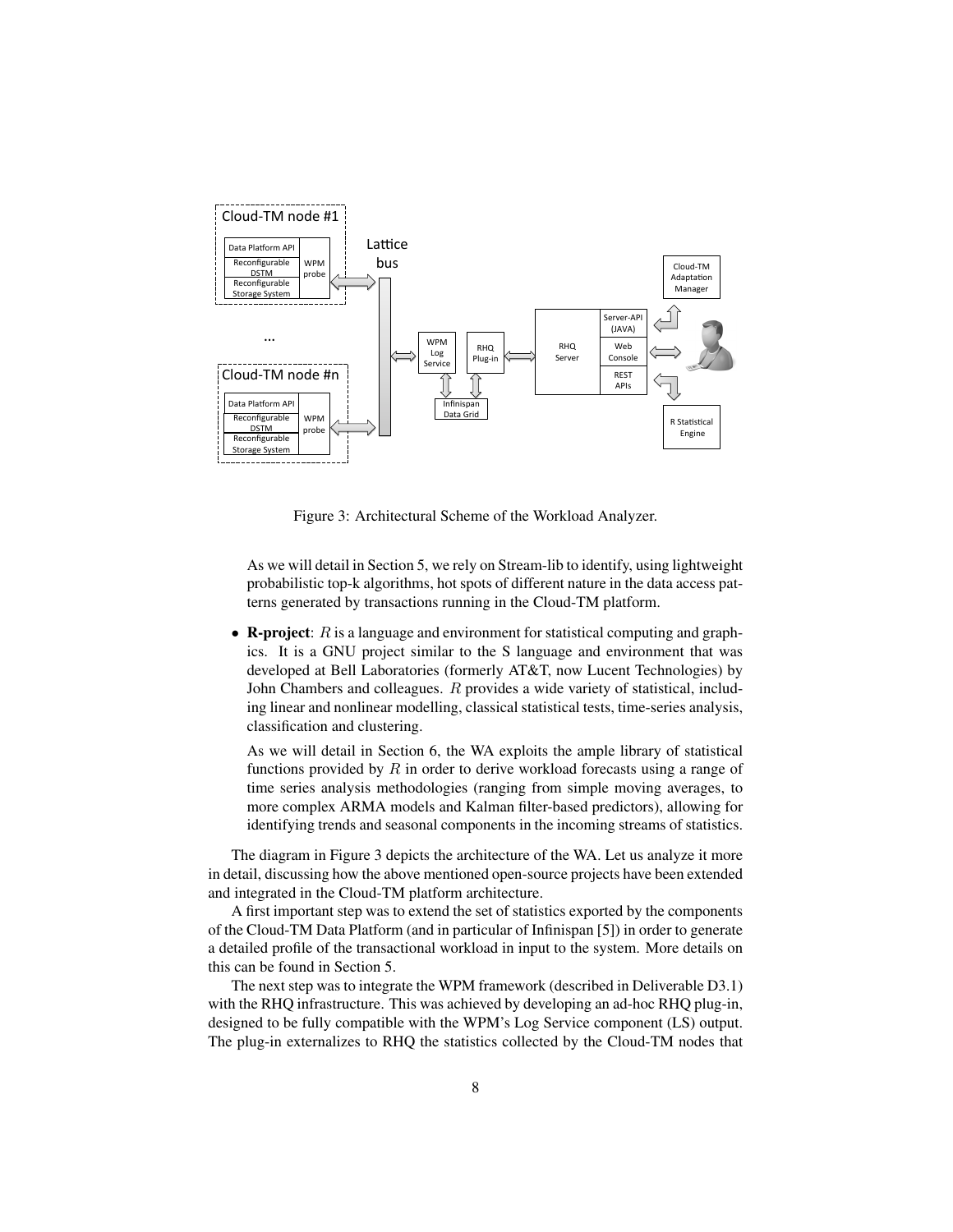are being monitored by the WPM. In order to decouple the LS from its RHQ plug-in (to allow them to be deployed on different machine, for instance), the plug-in registers a set of listeners on an Infinispan cache, which is populated by the LS whenever a new sample (or batch of samples) is gathered from the monitored nodes. This way, we take advantage from the fault-tolerance features of Infinispan in order to ensure high availability of the communication bus between LS and its RHQ plug-in.

Note that, with this architectural organization, we are are replacing the native RHQ monitoring infrastructure with the one provided by the Cloud-TM's WPM (that had been already developed in Deliverable D3.1). Experiments are currently on-going to evaluate the efficiency and robustness of the two solutions and take an informed decision on which of the two monitoring platforms to adopt in the final release of the Cloud-TM platform.

Finally, once the monitoring data is convoyed by RHQ, we use its rich set of APIs and interfaces as building blocks to support a breadth of functionalities for workload analysis and forecasting. These include statistics visualization, aggregation and filtering, alert definition and monitoring of QoS levels, as well as exporting data (via REST interfaces) for analysis with the  $R$  statistical framework.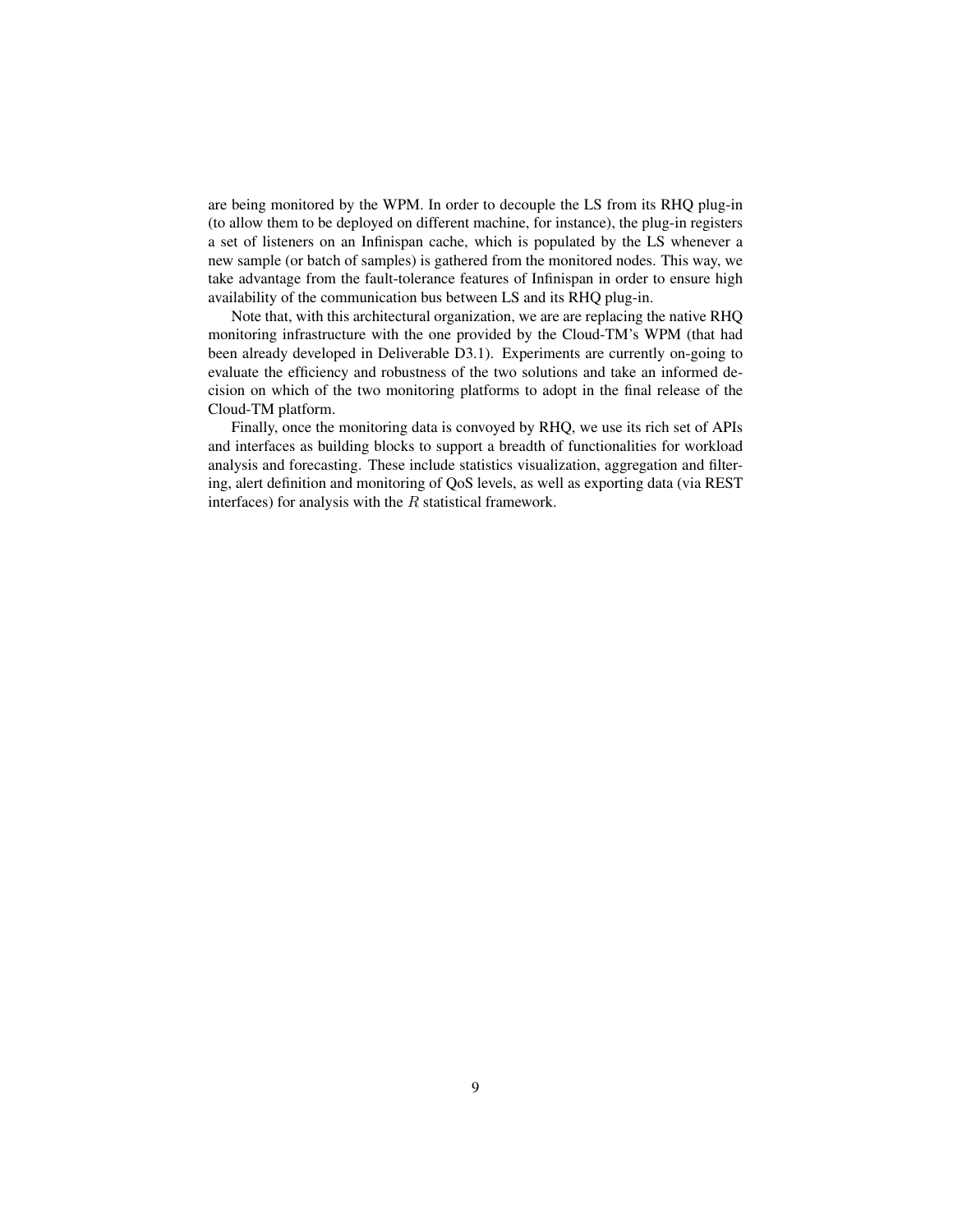## 4 Data aggregation and filtering

In order to support aggregation and filtering of incoming monitoring data streams, the WA exploits the advanced grouping functionalities provided by RHQ. A detailed description of this RHQ functionality can be found in [6], but, for the sake of selfcontainment, we provide a short overview also in the following.

In RHQ, groups serve a twofold purposes:

- defining which access permissions are applied to the resources monitored by RHQ;
- providing a way to view aggregate data and perform actions across all group members en mass.

RHQ enables flexible group membership policies with which:

- users can manually add resources to a group "one-by-one" for fine-grained membership control via a web console
- users can create expressions / rules that dynamically maintain groups membership (DynaGroups). DynaGroups allow for defining expressions based grouping conditions on the various attributes made available by the resources registered in RHQ. A screenshot displaying how DynaGroups can be defined in RHQ is shown in Figure 4. Note that membership in DynaGroups is dynamic in the sense that it is periodically tested for the presence/absence of members belonging to the group.

Once groups are defined, it is possible to specify control access polices directly to groups of resources, instead of individual resources. By using DynaGroups, one can effectively create dynamic ACLs (access control lists) to lessen the burden of security maintenance, especially against large inventories.

Compatible groups (those composed entirely of the same type of resource [e.g. all Linux platforms, all JBossAS servers]) have additional features available to them:

- group-wise availability;
- min, max, and average metrics across the group;
- aggregate events viewer;
- operations against all group members, either serialized or concurrent execution policies;
- fine-grained changes to connection properties and resource configuration across one or more members of the group.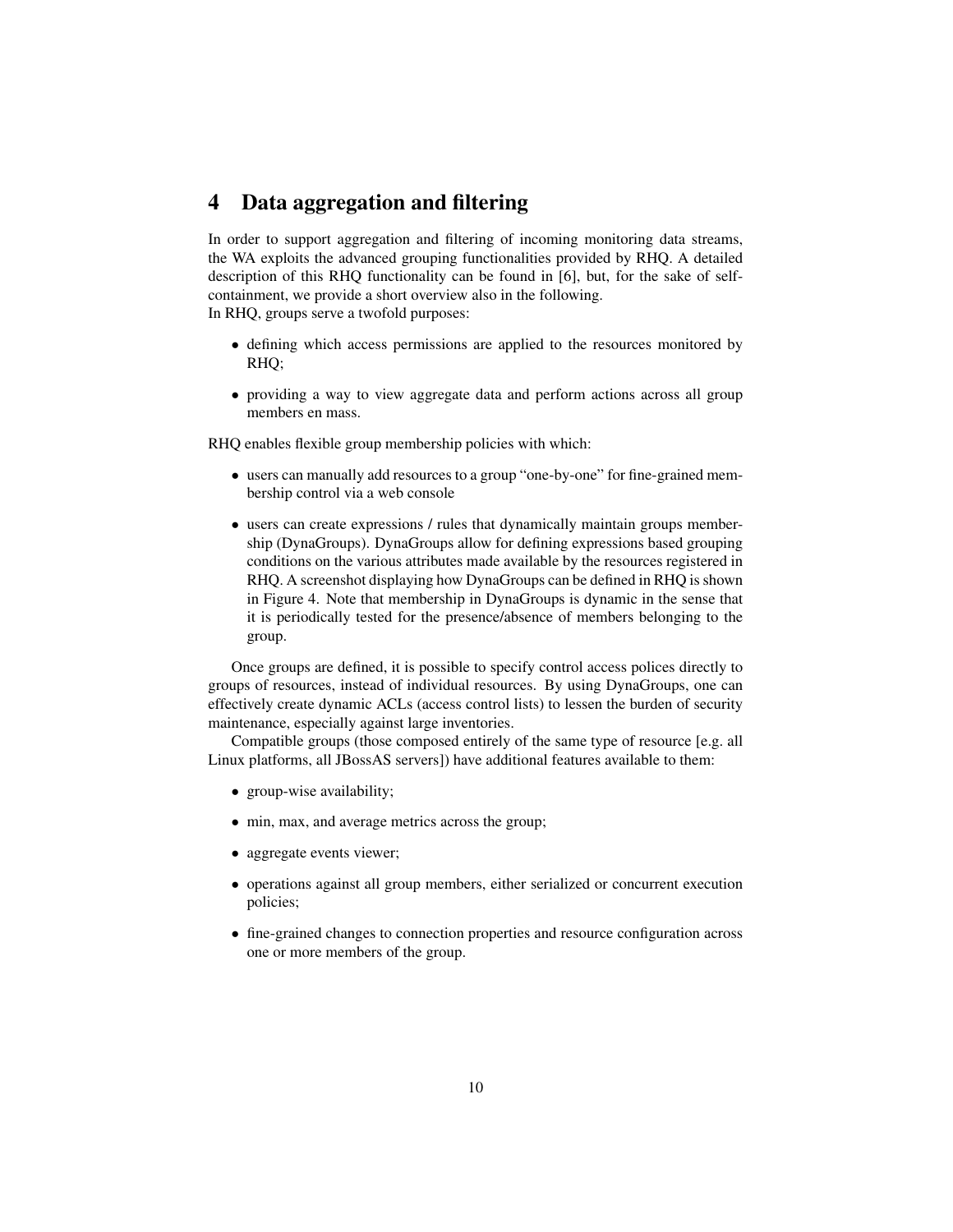| <b>Back to List</b>                |                                                            |              |                      |                              |                          |               |
|------------------------------------|------------------------------------------------------------|--------------|----------------------|------------------------------|--------------------------|---------------|
|                                    | Name *: Resource Types                                     |              |                      |                              |                          |               |
| <b>Description:</b>                |                                                            |              |                      | al.                          |                          |               |
| <b>Saved</b><br><b>Expression:</b> |                                                            | $\mathbb{M}$ |                      |                              |                          |               |
|                                    | groupby resource.type.plugin<br>groupby resource.type.name |              |                      |                              |                          |               |
| <b>Expression *:</b>               |                                                            |              |                      |                              |                          |               |
|                                    |                                                            |              |                      | al.                          |                          |               |
| Recalculation<br>Interval (ms):    | Recursive<br>÷<br>50000                                    |              |                      |                              |                          |               |
| Save                               | Save & Recalculate                                         | Reset        |                      |                              |                          |               |
| DynaGroup Children                 |                                                            |              |                      |                              |                          |               |
| Name                               |                                                            |              | Type                 | Plugin                       | $\overline{\phantom{a}}$ |               |
| க                                  | DynaGroup - Resource Types (GRUB, GRUB)                    |              | GRUB                 | <b>GRUB</b>                  |                          | $\frac{1}{2}$ |
| கி                                 | DynaGroup - Resource Types (Cron, Cron)                    |              | Cron                 | Cron                         |                          |               |
| க                                  | DynaGroup - Resource Types (Aliases, Aliases File)         |              | Aliases File Aliases |                              |                          |               |
| Æ.                                 | DynaGroup - Resource Types (RHQAgent, Operating            |              | Operating            | RHOAgent                     |                          | ÷             |
|                                    |                                                            |              | Refresh              | Total Rows: 31 (selected: 0) |                          |               |

Figure 4: Example of DynaGroups' definition in RHQ.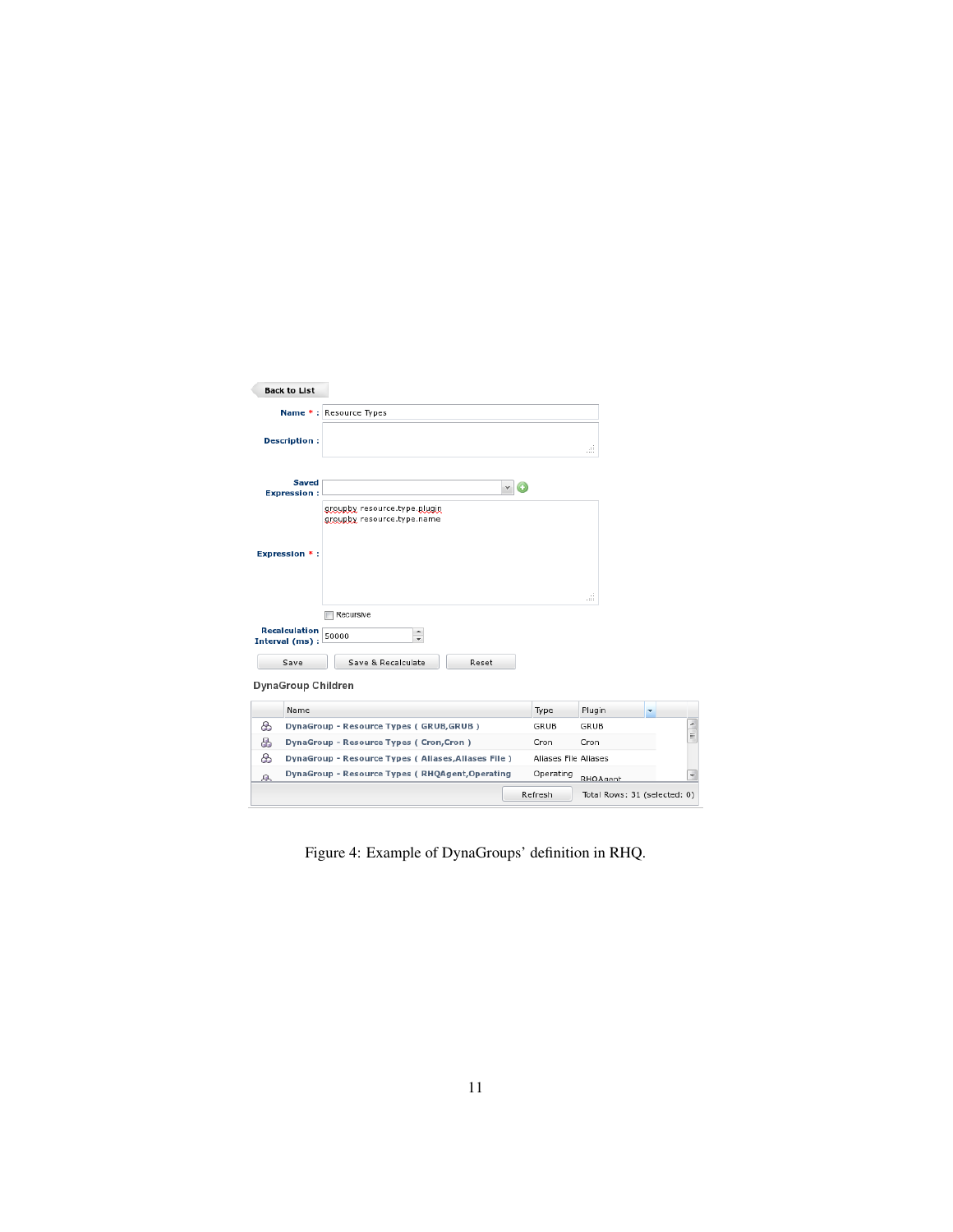## 5 Workload and resource demand characterization

A significant effort has been put in implementing probes collecting a number of statistics aimed at characterizing the transactional profile of the applications deployed over the Cloud-TM platform.

The probes were inserted in the key component that is responsible for the transactional management of data, Infinispan. We recall (see Deliverable D2.1: "Architecture Draft") that Infinispan is a transactional data grid platform developed as an open-source project that was selected by the Cloud-TM consortium as the starting point to develop the Cloud-TM's Reconfigurable Distributed Software Transactional Memory platform. In the context of WP2, in fact, Infinispan is being extended with a library of replication schemes and with mechanisms for allowing the dynamic reconfiguration of the protocols used to ensure data consistency across the nodes of the data grid.

The additional statistics introduced within the Cloud-TM project have been integrated in Infinispan's pre-existing statistic collection mechanism. In fact, Infinispan already collects a significant number of statistics on the performance and status of several of its subcomponents (e.g. Lock Manager, Distribution Manager, RpcManager, see [7] for a complete reference), and externalizes them using JMX interfaces allowing for their monitoring via standard JMX-based consoles (and by the WPM).

The new statistics have been collected using probes scattered across the LockManager, the LockingInterceptor, the DistributionInterceptor, the ReplicationInterceptor, the TxInterceptor, the CacheMgmtInterceptor and the RPCManager. Furthermore, we introduced a new Interceptor, the StreamLibInterceptor, which runs efficient stream analysis algorithms (to be described shortly). The new statistcs are then published via JMX interfaces together with the original Infinispan statistics.

The full set of additional statistics collected from Infinispan is reported in Table 1 and Table 2, classifying them into *high-level* and *low-level* statistics, which are described in the following.

#### 5.1 High Level Statistics

High-level statistics can be, in turn, distinguished in two classes:

- 1. statistics tracking keys that represent hot spots for two essential subsystems of a data grid: the data placement and concurrency management schemes. More in detail we trace the top-k keys (where k is a parameter that is dynamically configurable via JMX) that have been:
	- i) updated (using the put command);
	- ii) either remotely or locally read thus requiring or not a remote interaction with another node during transaction execution;
	- iii) locked, causing either i) no contention, ii) contention, or iii) abort, of a transaction.

Note that this information is extremely valuable for the automatic and humandriven tuning of these performance-critical modules of the system, and we plan to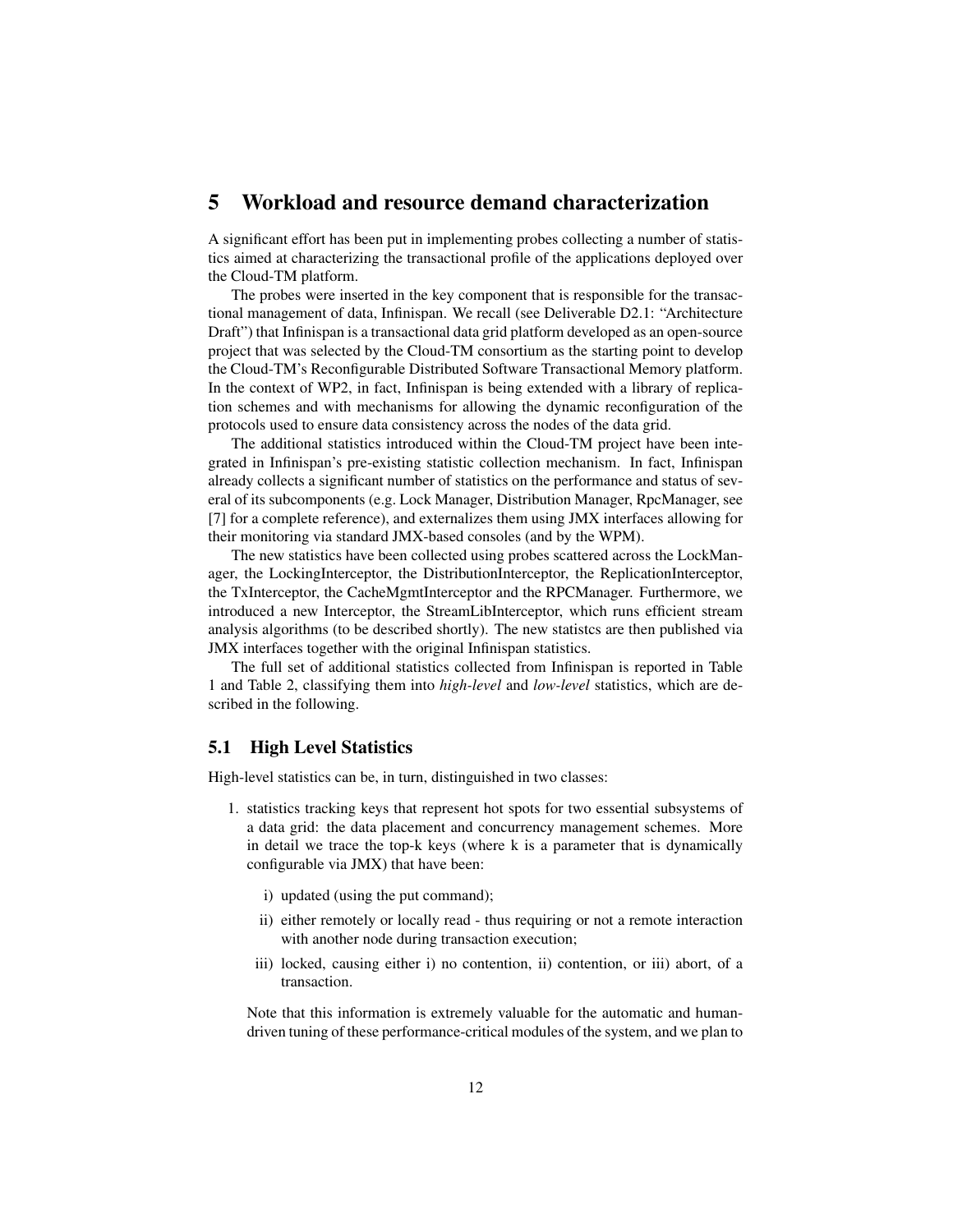|                                      | <b>High Level Statistics</b>                                                             |
|--------------------------------------|------------------------------------------------------------------------------------------|
| <b>Statistic name</b>                | <b>Short description</b>                                                                 |
| <b>Application Contention Factor</b> | The Application Contention Factor is a measure of the max degree of concurrency          |
|                                      | achievable by a transactional application given its data access pattern.                 |
| Top-K put                            | Map containing the $k$ keys for which it has been more frequently requested a put        |
|                                      | operation (together with the estimated number of times the key has been put).            |
| Top-K local-get                      | Map containing the $k$ <i>local</i> keys for which it has been more frequently requested |
|                                      | a get operation (together with the estimated number of times the key has been read       |
|                                      | locally).                                                                                |
| Top-K remote-get                     | Map containing the k remote keys for which it has been more frequently requested         |
|                                      | a get operation (together with the estimated number of times the key has been read       |
|                                      | remotely).                                                                               |
| Top-K locked                         | Map containing the $k$ keys for which it has been more frequently requested a lock       |
|                                      | operation (together with the estimated number of times the key has been locked).         |
| Top-K contended                      | Map containing the $k$ keys for which it has been more frequently encountered            |
|                                      | lock contention (together with the estimated number of times there has been lock         |
|                                      | contention on the key).                                                                  |
| Top-K abort                          | Map containing the $k$ keys that have have more frequently caused the failure of a       |
|                                      | transaction due to contention (together with the estimated number of times there         |
|                                      | has been lock contention on the key).                                                    |

Table 1: High level statistics

make use of this info into the Autonomic Manager component to drive different of self-optimizing strategies.

In order to minimize overheads, we identify these keys using recent results from literature on data stream analysis. In particular we used the *top-k* algorithm presented in [4] (implemented by the stream-lib opensource project [8]): unlike classic solutions that provide exact guarantees at the cost of storing a possibly unbounded amount of information, this algorithm analyzes streams using a limited (constant) memory space, thus optimizing performance and lending itself to the analysis of massive streams of data.

2. Application Contention Factor: Another key high level statistic computed by the Workload Analyzer is an innovative metric, which we named Application Contention Factor (see the technical report [9] for more details on it), that allows for characterizing the maximum degree of data parallelism exhibited by transactional applications.

In order to explain more rigorously its definition, it is required to introduce some background concepts at the basis of the analytical performance modelling approaches of transactional systems presented so far in literature. Existing works in this area [10, 11] share a common reliance on queuing theoretical arguments to derive the transaction contention probability. Denoting with  $\lambda$  the average arrival rate of locks to a data item, and assuming that locks are held for an average time  $T_H$ , one can model a data item as a queue and approximate the probability of encountering lock contention on a data item with the utilization of the corresponding queue (namely, the fraction of time during which the data item is locked), which is computable as [12]:

$$
U = \lambda_{lock} T_H
$$

assuming  $\lambda_{lock}T_H < 1$ . Then, assuming that accesses are uniformly distributed on one [11] (or more [13]) set of data items of cardinality  $D$ , a-priori known, it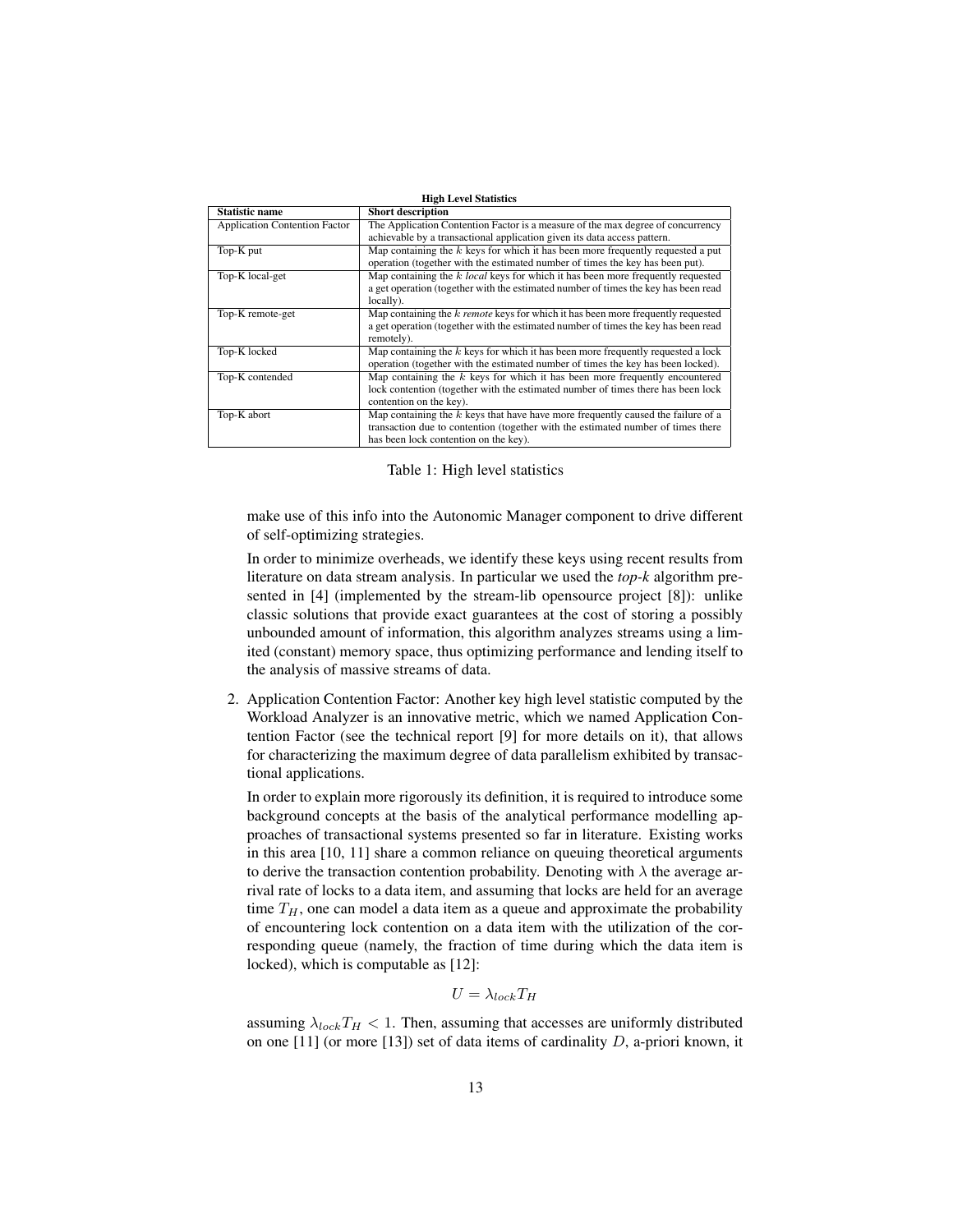is possible to compute the probability of lock contention on any of the data items simply as:

$$
P_{lock} = \frac{1}{D} \lambda_{lock} T_H \tag{1}
$$

Unfortunately, the availability of information on  $D$ , and the assumption on the uniformity of the data access patterns strongly limits the employment of these models with complex applications, especially if these exhibit dynamic shifts in the data access distributions.

The idea underlying the definition of the Application Contention Factor (ACF) is to extract the equivalent value of  $D$  for an application in execution on the Cloud-TM platform by exploiting the availability of information on  $P_{lock}$ ,  $\lambda_{lock}$  and  $T_H$ in the current configuration. Given  $P_{lock}$ ,  $\lambda_{lock}$  and  $T_H$ , in fact, we can invert Eq. 1 and obtain the Application Contention Factor (ACF) as:

$$
ACF = \frac{P_{lock}}{\lambda_{lock}T_H}
$$
 (2)

By equation 1, it follows that  $\frac{1}{ACF}$  can be interpreted as the size D of an "equivalent" set  $\mathcal{DB}$  of data items, such that, if the application issues lock requests on disjoint data items selected uniformly from set  $\mathcal{DB}$ , it would incur in the same contention probability that it experienced in the current configuration.

From an other perspective, the ACF (or better, its inverse) represents the maximum number of transactions that can be concurrently executed in the system assuming that each transaction holds its locks for a single time unit. The ACF allows for characterizing the application data access pattern distribution in a very concise, lightweight and pragmatical manner, abstracting over arbitrarily complex data access patterns (e.g. with strong skew or complex analytical representation) and over the effects of contention on physical resources (abstracted away by normalizing the ACF with respect to  $T_H$ ) via an easily tractable analytical model.

This result represents the foundation on top of which we are building analytical models of the lock contention dynamics. These models aim to determine the contention probability that would be experienced by that same application in presence of different scenarios of workloads (captured by shifts of  $\lambda_{lock}$ ), as well as of levels of contention on physical resources (that would lead to changes of the execution time of the various phases of the transaction life-cycle, capturable by shifts of the  $T_H$ ).

In Figure 5 and Figure 6 we report the ACFs and, respectively, transaction commit probability obtained when running two well-known benchmarks, TPC-C [14] and Radargun [15], configured to generate very heterogeneous workloads for what concerns both the data access skew and contention probability.

TPC-C is a standard benchmark for OLTP systems (of which we ported an implementation to execute on top of Infinispan), which portrays the activities of a wholesale supplier and generates mixes of read-only and update transactions with strongly skewed access patterns and heterogeneous duration. Radargun,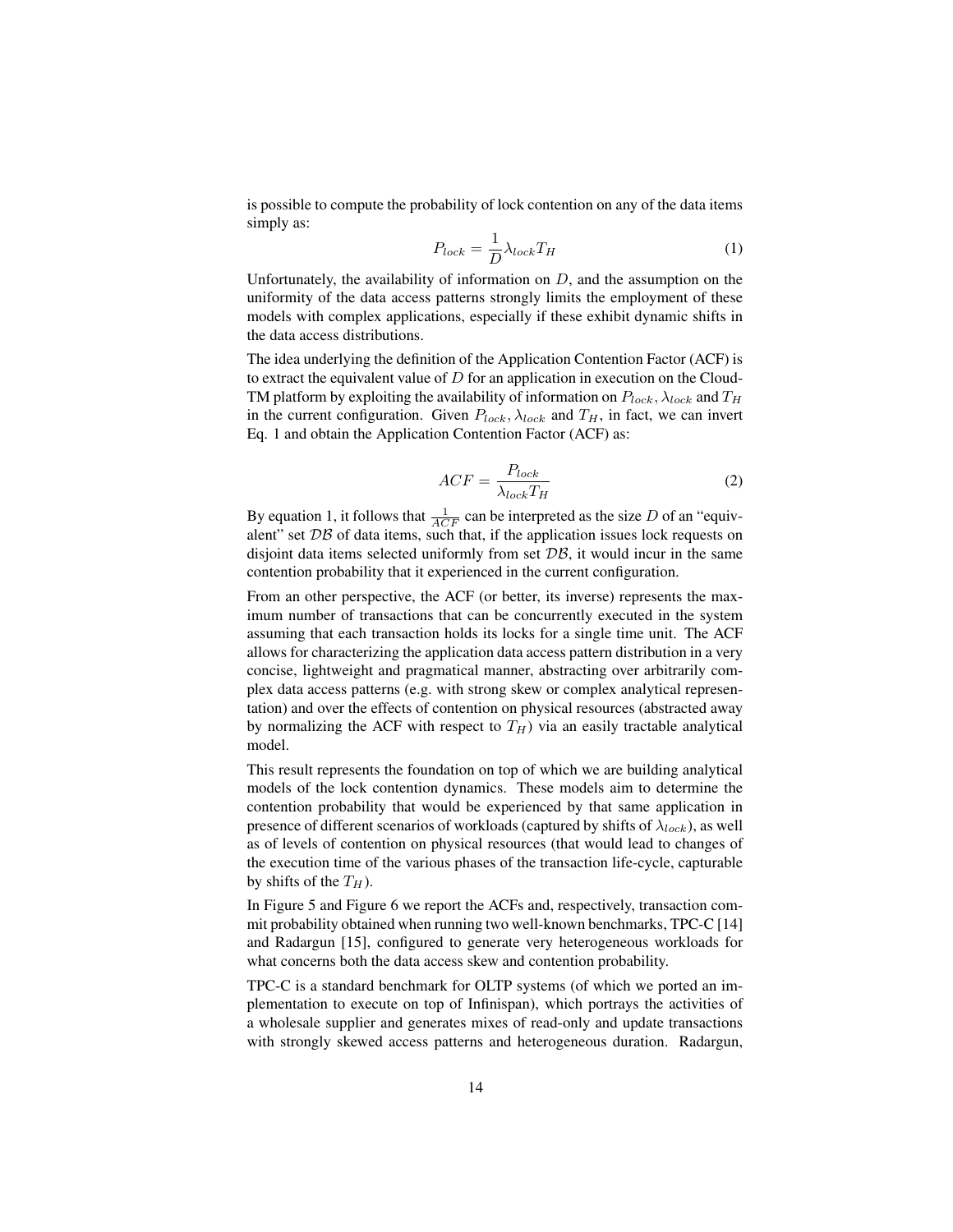

Figure 5: ACF of heterogeneous workloads.

instead, is a benchmarking framework specifically designed to test the performance of distributed, transactional key-value stores. The workloads generated by Radargun are much simpler and less diverse than TPC-C's ones, but have the advantage of being very easily tunable.

For TPC-C we consider a workload (TPC-2) that include around 50% of update transactions and generate high contention. For Radargun we consider two workloads: Sk, which generates transactions that issue 10 writes distributed on a set of 100K keys and selected according to a highly skewed distribution (as defined by the NuRand(100000,8191), used by several TPC benchmarks); Sm, which uses a uniform data access pattern updating in each transaction 10 data items selected over a set of cardinality 1K. All the results reported in this section were collected using a private cloud of 10 servers equipped with two 2.13 GHz Quad-Core Intel(R) Xeon(R) E5506 processors and 8 GB of RAM, running *Linux 2.6.32-33-server* and interconnected via a private Gigabit Ethernet.

The plots shows that, once fixed an application workload, and even when considering very skewed workloads, the ACF (see Figure 5), unlike the commit probability (see Figure 6), is invariant as the size of the underlying data grid varies. This confirms the appropriateness of the ACF to characterize application's data access patterns in a way that is independent from the current degree of parallelism in the system (unlike for instance the transaction commit probability) and of the actual data access pattern distribution.

### 5.2 Low Level Statistics

The set of additional low level statics gathered from each individual Infinispan node, reported in Table 2, is oriented to provide a detailed characterization of the performance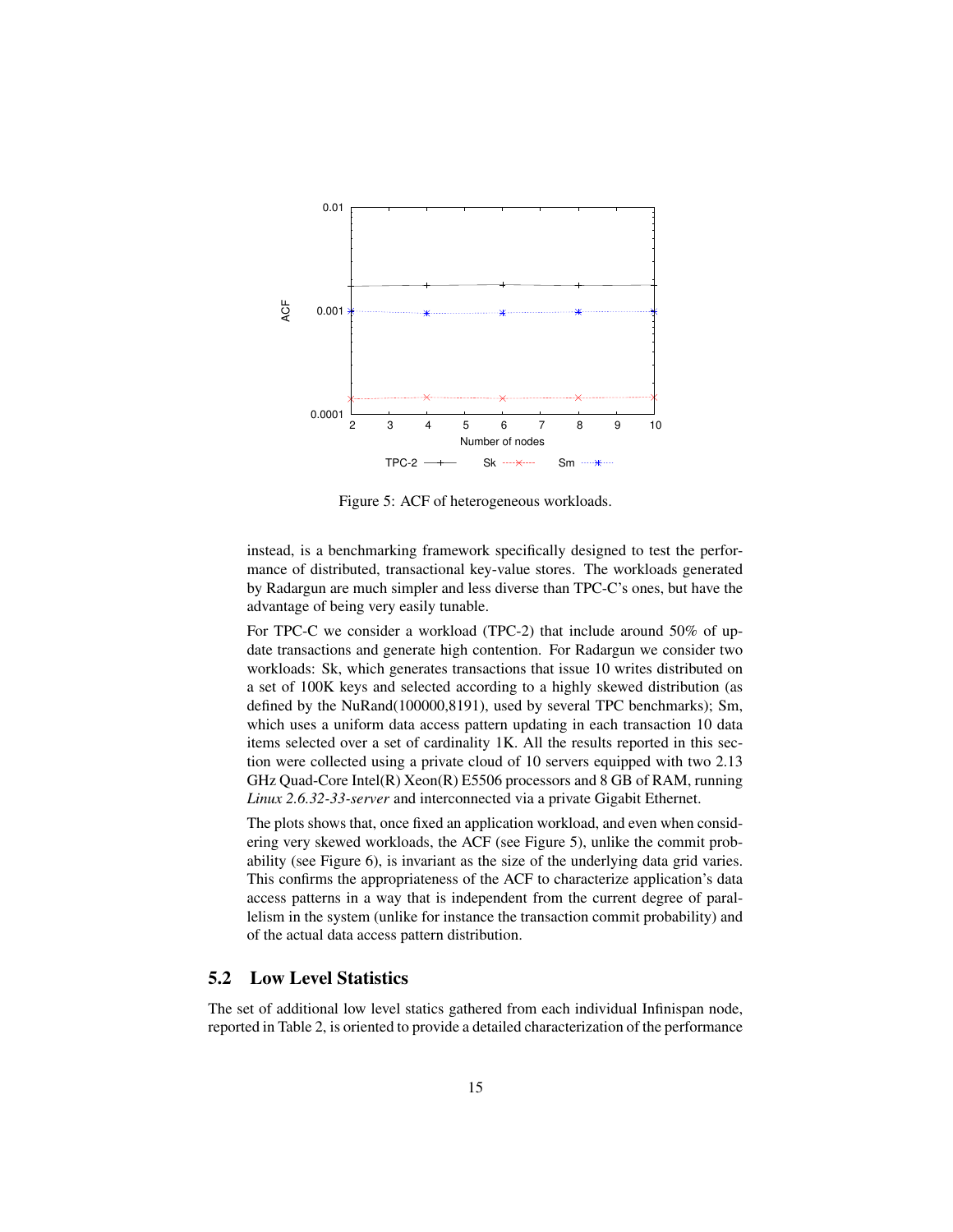

Figure 6: Transaction commit probability of heterogeneous workloads.

and costs of the main subsystems involved in the processing of transactions along its life-cycle. These include both statistics (mean, and percentiles) on metrics typically used in SLAs (for instance, transaction execution time) and statistics useful for modelling purposes, such as the latency experienced by transactions along their various execution stages, the frequency of different types (write vs read) of transactions and of various contention-related events (e.g. successful vs failed lock acquisition). Among these, two types of statistics are particularly noteworthy:

• the probability distribution of lock inter-arrival time: this information, encoded as an histogram, allows verifying whether one critical assumption holds for the applicability of Equation 1, namely, whether the lock arrival rate can be approximated by an exponential distribution. Equation 1, in fact, is guaranteed to hold only in case the lock requests arrival rate is poissonian, a condition sufficient to ensure the PASTA (Poissonian Arrival See Time Averages) property [16].

The data reported in Figure 7 shows an example of three lock inter-arrival time distributions that were obtained by configuring Radargun to generate transactions accessing data using different data access patterns (uniform vs skewed) on keysets of different sizes (1K vs 100K). By observing the graph, it is clear that the above parameters have a significant impact on the shape of the empirical lock inter-arrival time distributions, which present, at high skew or contention levels, spikes that are symptomatic of non-poissonian behaviors that can have an impact on the accuracy of the modelling methodology at the basis of the computation of the ACF.

By comparing, via Good of Fitness tests [17], the empirical lock arrival rate with (best-fitting) exponential distributions (or with other distributions for which the PASTA property holds, such as uniform distributions), one can therefore obtain a measure of the expected accuracy of the ACF in predicting the maximum degree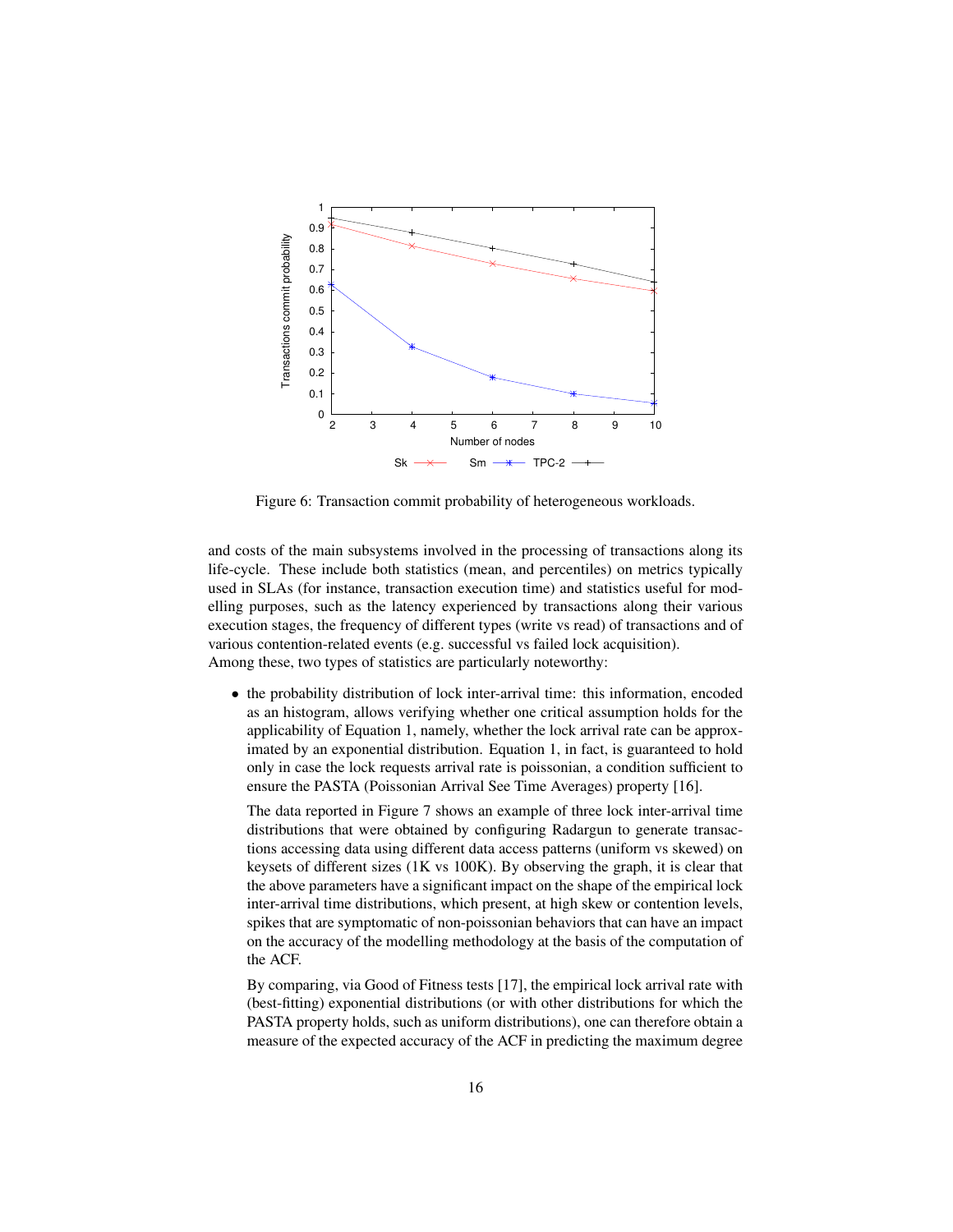

Figure 7: Distribution of lock inter-arrival time using three different Radargun workloads.

of concurrency for a transactional application.

• percentiles on transaction execution times: percentiles are often preferred to simple averages in SLA negotiations as they provide more meaningful guarantees on the actual QoS delivered to the population of end users of a system. On the other hand, computing exact percentiles requires storing all the samples across the considered time window, or solving the problem of determining (statically or dynamically) an appropriate binning size [18].

In order to avoid the above complexity, we compute percentiles using Vitters reservoir sampling algorithm [21], which over time gives us an appropriate model for the distribution of the transaction execution lengths. Vitters algorithm (shown in Figure 8) fills an initially empty reservoir (array) of size  $n$  with the first  $n$  samples. Then, each k-th element is inserted in a random spot of the reservoir with a probability of  $n/k$ . This ensures an uniform sampling over the stream of data. The requested percentile is obtained by sorting the reservoir and picking the percentile of interest. For instance, to obtain the 95% of the transaction execution time we can simply read the value stored at index  $j = n * 0.95$  of the sorted array.

### 5.3 Thread Level Statistics

The native statistics collection mechanism of Infinispan relies on a set of counters maintained by each node of the data grid. These counters are implemented by means of shared atomic variables that are updated (possibly concurrently) by threads upon the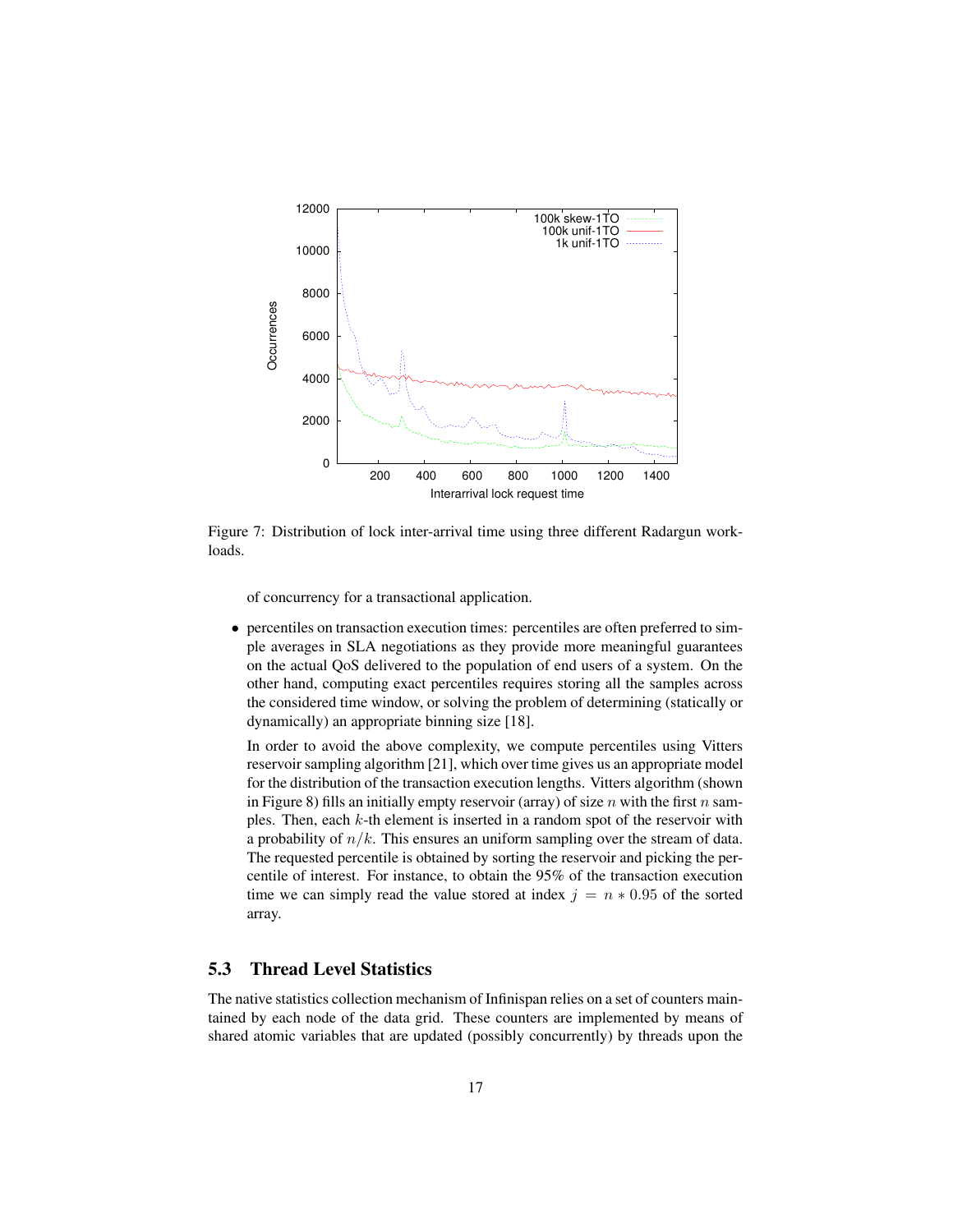|                                            | <b>Low Level Statistics</b>                                                                                                           |
|--------------------------------------------|---------------------------------------------------------------------------------------------------------------------------------------|
| <b>Statistic name</b>                      | <b>Short description</b>                                                                                                              |
| Probability distribution of lock           | Histogram containing the distribution of lock requests' inter-arrival                                                                 |
| inter-arrival time                         | time.                                                                                                                                 |
| K-th percentile of<br>update               | K-th percentile of update transactions duration                                                                                       |
| transactions duration                      |                                                                                                                                       |
| K-th percentile of read-only               | K-th percentile of read-only transactions duration                                                                                    |
| transactions duration                      |                                                                                                                                       |
| Number of nodes involved in a              | Average number of nodes involved in a prepare phase                                                                                   |
| prepare                                    |                                                                                                                                       |
| Deadlocks<br>during<br>prepare             | Number of transactions aborted during prepare phase due to a deadlock                                                                 |
| phases                                     |                                                                                                                                       |
| <b>Timeouts</b><br>during<br>prepare       | Number of transactions aborted during prepare phase due to a timeout                                                                  |
| phases                                     | on lock acquisition<br>Time needed to perform a get on a remote node (without considering                                             |
| Remote get operation execu-<br>tion time   | the round trip time)                                                                                                                  |
| Size of a PrepareCommand                   | Average size of a PrepareCommand in bytes                                                                                             |
| Size of a ClusteredGetCom-                 | Average size of a ClusteredGetCommand in bytes                                                                                        |
| mand                                       |                                                                                                                                       |
| Size of a CommitCommand                    | Average size of a CommitCommand in bytes                                                                                              |
| Read-only transaction execu-               | Average execution time for a read-only transaction that commits                                                                       |
| tion time                                  |                                                                                                                                       |
| Update transaction execution               | Average execution time for an update transaction that commits                                                                         |
| time                                       |                                                                                                                                       |
| Update transaction local exe-              | Average execution time of the local part of an update transaction, i.e.                                                               |
| cution time                                | up to the prepare phase                                                                                                               |
| Replication time for an update             | Average time needed by the cohorts to replicate modifications contained                                                               |
| transaction                                | in a PrepareCommand                                                                                                                   |
| Round Trip Time                            | Time needed to send a PrepareCommand and get the responses, without                                                                   |
|                                            | considering the replication time on the cohorts' side                                                                                 |
| Local contention probability               | Probability that a lock requested by a local transaction is already taken                                                             |
|                                            | by another one, whether local or remote                                                                                               |
| Lock waiting time                          | Average time spent by a transaction before acquiring a lock it is waiting                                                             |
|                                            | for                                                                                                                                   |
| Update transaction local exe-              | Average execution time of the local part of an update transaction with-                                                               |
| cution time in isolation<br>Lock hold time | out considering the time spent to acquire the locks                                                                                   |
|                                            | Average time that lasts between the acquisition of a lock and its release                                                             |
| RollbackCommand cost<br>CommitCommand cost | Time spent to process a RollbackCommand                                                                                               |
| <b>Acquired locks</b>                      | Time spent by a local transaction to process a CommitCommand<br>Average number of locks acquired by local transactions that manage to |
|                                            | get to the prepare phase                                                                                                              |
| Transactions arrival rate                  | Average number of transactions that arrive to the system per second                                                                   |
| Trhoughput                                 | Number of completed transactions per second                                                                                           |
| Transactions write percentage              | Percentage of transactions that perform at least one put operation,                                                                   |
|                                            | whether they commit or not                                                                                                            |
| Successful transactions write              | Percentage of transactions that perform at least one put operation among                                                              |
| percentage                                 | the committed ones                                                                                                                    |

Table 2: Low level statistics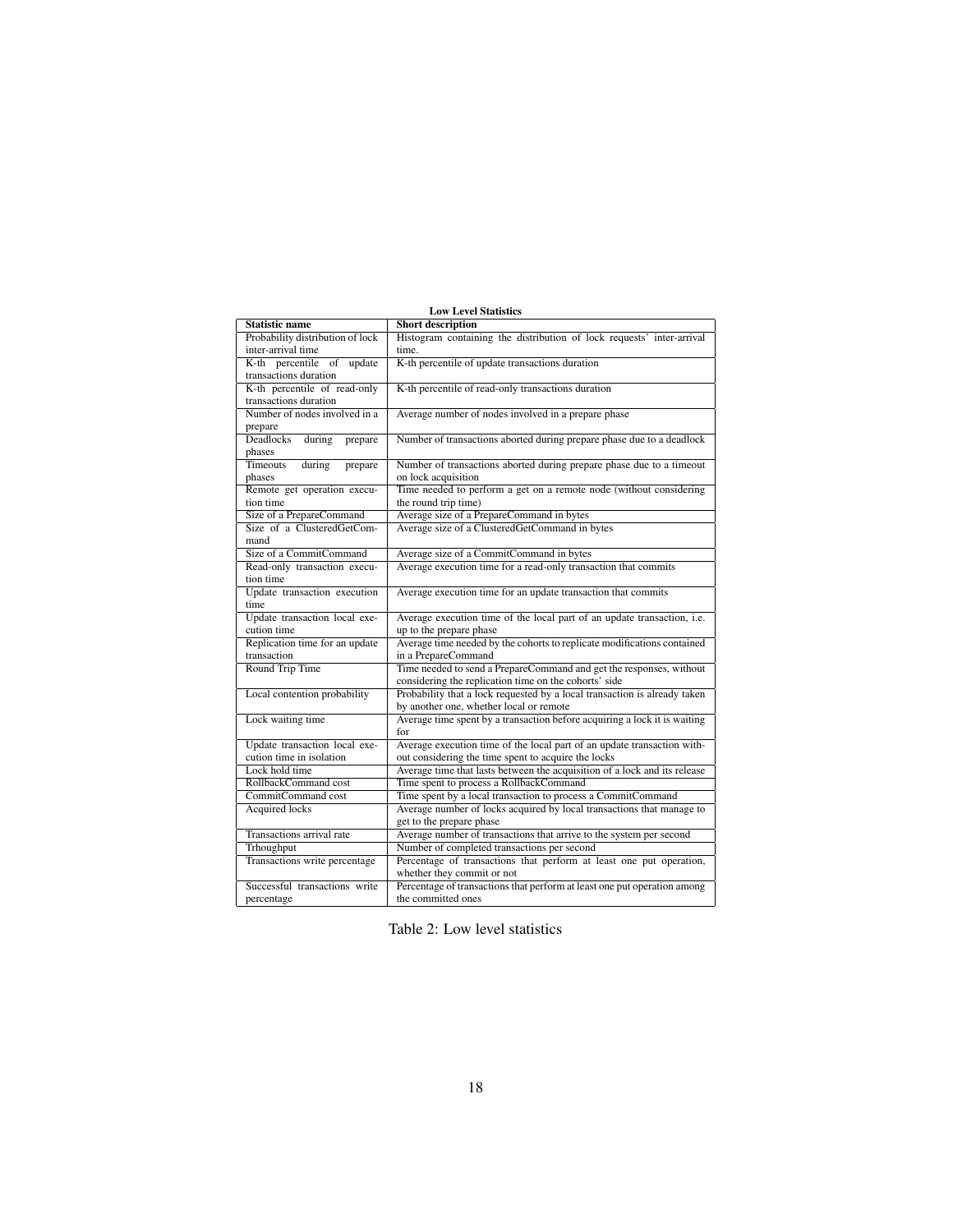

Figure 8: Reservoir sampling algorithm [19] (Figure from [20]).

occurrence of relevant events. E.g., the total number of committed transactions by data grid node is stored by means of an AtomicLong type variable (provided by the package java.util.concurrent.atomic). This variable is shared by all threads of the node and is (atomically) incremented by a thread whenever a transaction is committed. This approach to gather statistics has two main drawbacks:

- In many transactional applications, different threads have distinct transaction profiles (e.g. read vs write dominated workloads). By aggregated statistics at the data grid node level, it is impossible to capture statistical information that would allow for performing a detailed workload profiling on basis of activity of the different threads.
- On multi-core machines, the presence of these atomic variables tends to increase the cache coherency traffic and imposes the use of low-level atomic constructs (e.g. Compare and Swap), which, typically, rely on costly hardware operations, requiring, e.g., the generation of cache invalidation traffic or locking of system buses. The impact on system performance due to these factors may became relevant with some workload profiles and/or with high concurrency level, and may limit the system scalability. Further, with the introduction of additional statistics in the version of Infinispan tailored for the Cloud-TM Data Platform, the update frequency of the counters is notably increased with respect to the original version.

On basis of the above motivations, the statistical data collection mechanism used in Infinispan has been extended, introducing, as a configurable alternative to the native centralized scheme, also a per-thread data gathering scheme. In the novel mechanism, each thread maintains a set of private copies of counters, one copy for each monitored metric. Upon the occurrence of an event which requires the update of a counter, the thread updates its own copy of the counter avoiding any kind of synchronization. This allows, on one hand, to gather differentiated statistics for each thread. Of course, when statistics at node level are needed, they can be still computed, by collecting the values of the counters of the locally executing threads for the desired metric and by calculating the aggregated value (e.g. the average, the maximum, the minimum). In this implementation, the calculus of an aggregated metric is performed when the metric is queried via its JMX interface. Figure 9 and Figure 10 provide a comparison be-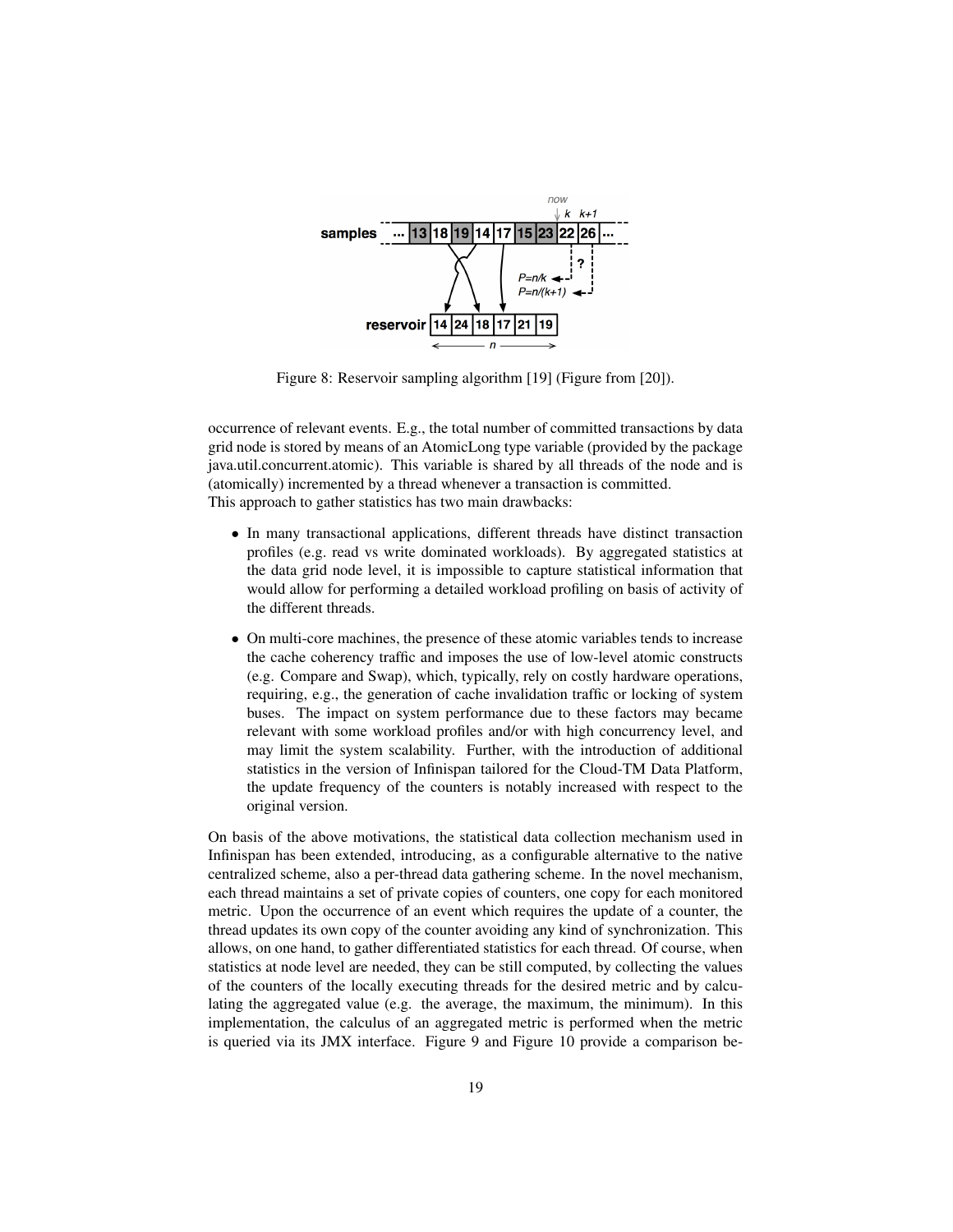

Figure 9: Schema of the centralized statistics collection mechanism natively implemented in Infinispan.

tween the architectures of the collection mechanism used in Infinispan and the novel mechanism.

Implementation considerations. Figure 11 depicts the class diagram of the novel data collection mechanism. The new mechanism is based on a per-thread private set of counting variables, named parameters. This set is defined by the class ThreadStatistics, which implements the interface ISPNStats. The getter and the setter methods read the value and assign a value for a specific parameter, respectively. The input variable index identifies the accessed parameter. The method addParameter(int index, double delta) is used by a thread whenever a parameter has to be updated. This method adds the value delta to the current value of the parameter identified by index. Finally, the method reset() sets to zero all parameters. The privates sets of parameters for each thread are implemented by means of the ThreadLocal class, ensuring that, upon initialization (i.e. upon thread creation), a new ThreadStatistics object is associated with the new thread and a reference to this object is added, atomically, to the StatisticsListManager object. The latter contains a list of ThreadStatistics objects.

The StatisticsListManager allows to access to the statistical data of each thread and provides the methods that calculate the aggregated metrics. When a thread is terminated, the ThreadStatistics object of the thread remains in the list, thus allowing to access statistics also after the thread termination. Statistics belonging to the terminated thread are removed by the list by calling the method clearList().

Note that the set of entries of the list of ThreadStatistics objects managed by StatisticsListManager changes whenever a new thread is created (because a new reference to the ThreadStatistics object of the new thread is added to the list). Concurrently, the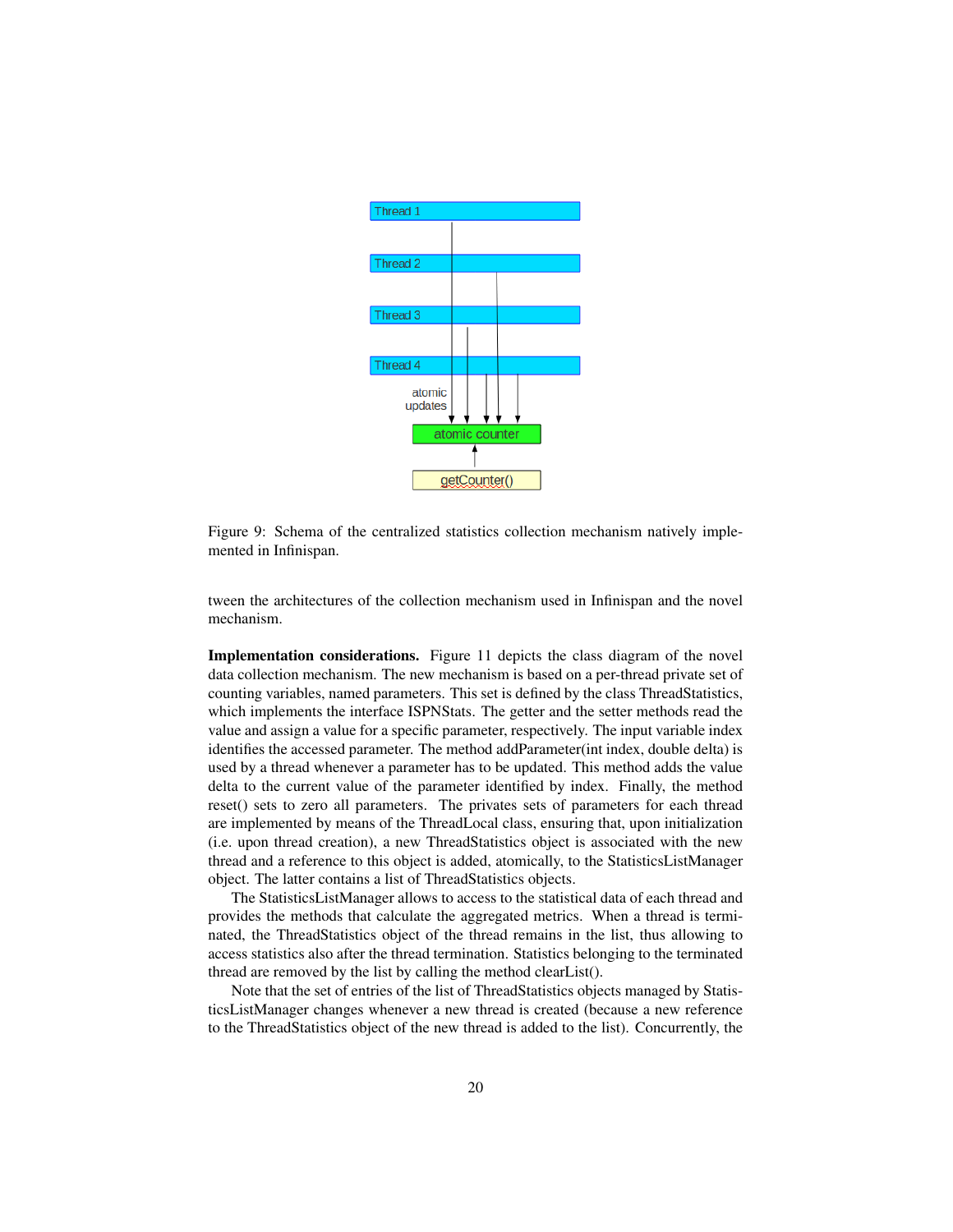

Figure 10: Schema of the new per-thread statistics collection mechanism implemented in Infinispan.

list may be traversed by other threads executing a method which calculate an aggregated metric. Such a method uses the method getParameters(int[] indexes). This latter method receives a list of parameters and, for each parameter, returns the sum of values of the private copies of the parameter of all threads. This is done by means of a list iterator and by traversing the whole list.

Due to the concurrent accesses, the aforesaid list has been implemented as an instance of the class CopyOnWriteArrayList. This is a thread-safe implementation of the List interface, which, in particular, does not block operations that perform list traversals. This improves the responsiveness of the operations calculating aggregated metrics. On the other hand, list insertions pay an extra cost. Anyway, this implementation is optimized for scenarios with a low rate of list updates with respect to the rate of list traversal operations. As the rate of list updates depends on the creation rate of new threads, profitable scenarios are likely to happen in multi-tier architectures tailored for web-based applications, where threads are not created and destroyed for each operation invoked by the users. Instead each operation is executed by a thread belonging to a pre-existing thread-pool.

#### 5.4 Evaluating the Overhead of Statistics Collection

We conclude this section by presenting in Figure 12 the results of an experimental study aimed to assess the impact on Infinispan's performance with the introduction of the new set of statistics described in Table 1 and Table 2. We used a Radargun workload generating transactions with a very reduced conflict probability (performing 1 write access out of 10 operations distributed uniformly across 100K keys), and measured the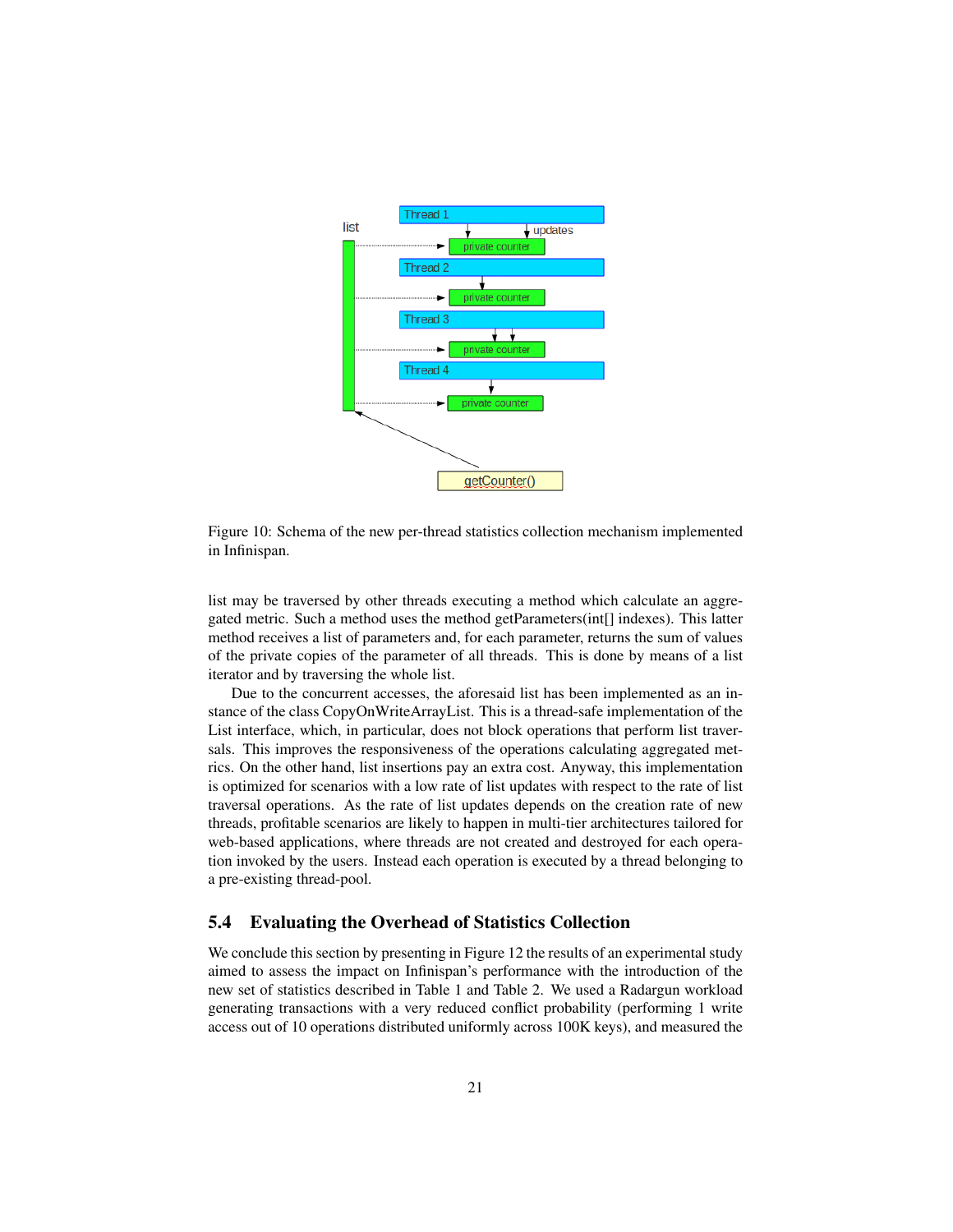

Figure 11: Class diagram of the per-thread data collection mechanism.

throughput (committed transactions per second) achieved when running Infinispan in a single node and on 8 nodes (replication mode). The plots the show that the throughput achieved by Infinispan when gathering the whole new set of statistics (implemented using the per thread collection scheme) is around 2% lower than when totally disabling the statistics collection system.

This confirms the efficiency and feasibility of the proposed workload monitoring and analysis methodology.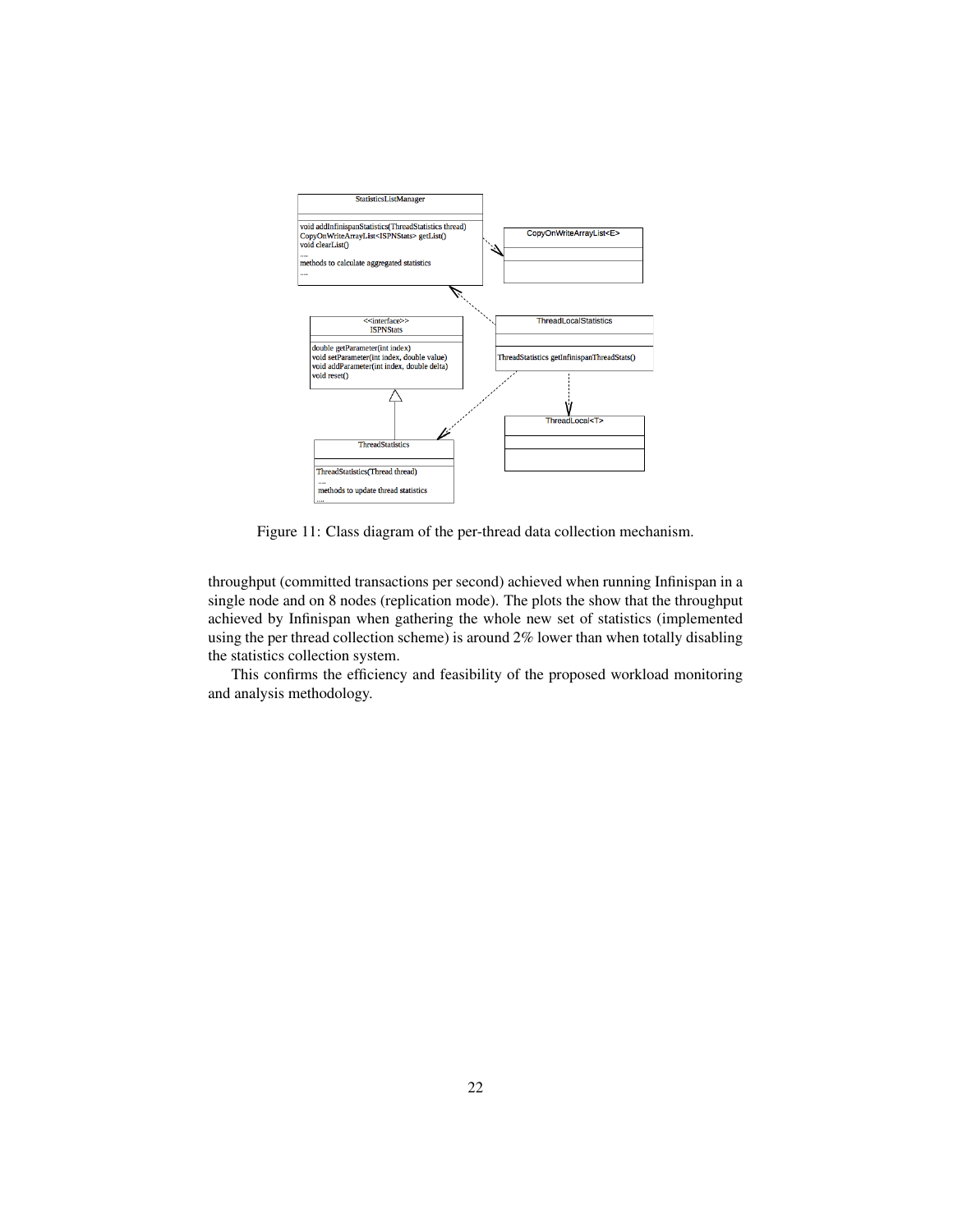

Figure 12: Evaluating the overhead of the statistics collection mechanisms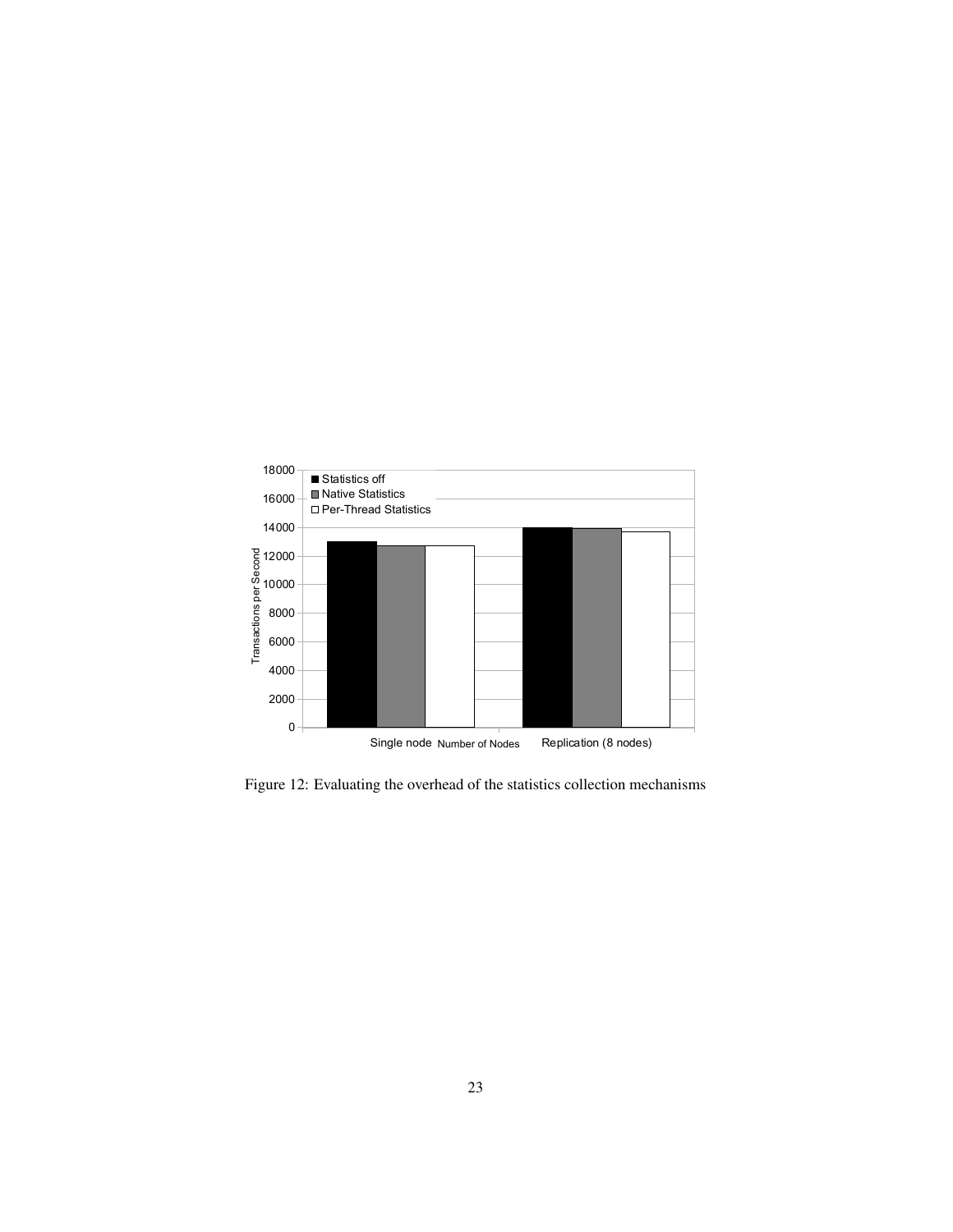## 6 Workload and resource demand prediction

As already mentioned, the WA relies on the powerful  $R$  statistical engine in order to perform various time series analysis. This is made possible by exploiting the recently introduced REST APIs of RHQ, which allows exporting the statistical data gathered from the monitored platform as time-series encoded in JSON [22] format.

An example of the potentialities of this approach and the simplicity to access from R to the time series is provided by the Listing 1 in which the  $RCurl$  and  $rjson$  packages (provided by  $R$ ) are used to acquire (via REST) and to import into  $R$  the vectors of the time series of the last eight hours of a metric. In the reported example, the requested values, uniquely identified by  $scheduling$  = 10013, are acquired from the RHQ server listening on port 7080 and running on the same machine on which the R engine is deployed.

The data is then plotted along with its 5% and 95% quantils as well as 20-items simple moving average. Figure 13 shows a plot obtained running this script on example data spanning a 3 days time frame. The metrics are plotted in black, the average in blue, the 5% and 95% quantils in orange and green and with the help of the TTR library, the 50 samples moving average is plotted in red.

Listing 1: Example R listing to produce the graph shown in Figure 13

```
\mathbf{library} ("RCurl")
library ("rjson")
## get raw data for user rhqadmin and schedule 10013 for the last 86400
     sec (=\frac{24h}{h})json _ file <- getURL ("http://localhost:7080/rest/1/metric/data/10013/raw
     ? duration =86400", httpheader=c(Accept = "application/json"), userpwd
     =" rhqadmin : rhqadmin")
## convert json to list of vectors
json\_data \leftarrow from JSON(paste(json\_file, collapse=""))options (\text{digits} = 16)
# # c o n v e r t i n t o a d at a f r am e
df \leftarrow data . frame (do . call (rbind , json . data))# # c o n v e r t ti m e st a m p s t o d at e e x p r e s s i o n s i n t h e w h ole l i s t f o r t h e y
     a x i s
times \leftarrow lapply (df$timeStamp, function (x) {format (as. POSIXIt (round (x/)}
     1000), origin ="1970-01-01"), "%H:%M") })
# plot the data
plot (df$timeStamp, df$value, xlab="time", ylab="Free_memory_(bytes)", xaxt=
     'n', type='b')
## and the labels on the x-axis
axis (1, df$timeStamp, times)
# # t r a n s l a t e v a l u e s i n t o a n um e ri c v e c t o r t o r u n some a n a l y s i s on
g<−as . vector (mode="numeric", df$value)
# # remove NaN v a l u e s
h \leftarrow g [ ! is . na(g)]
```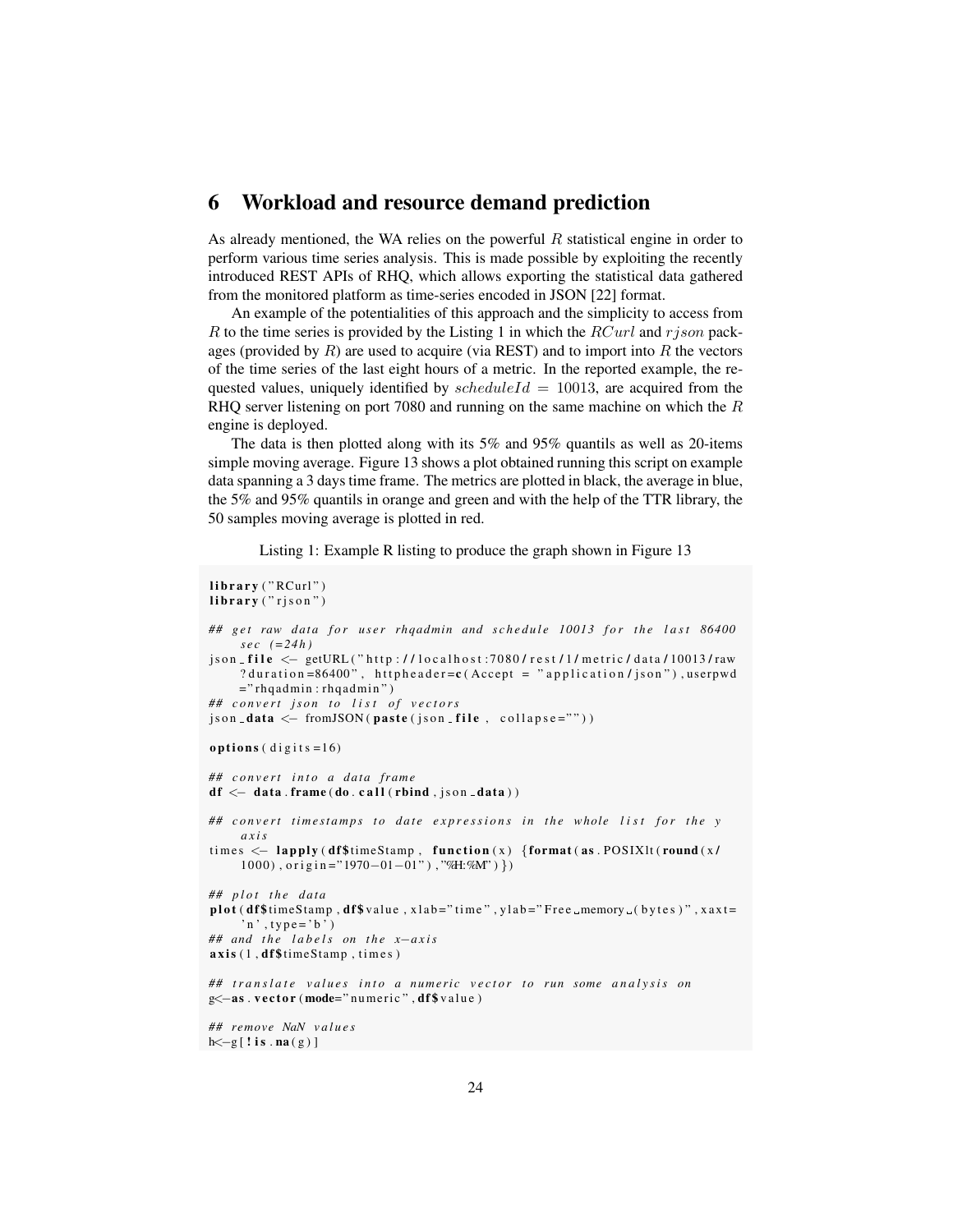

Figure 13: Example plot of time series analysis obtained on data extracted via REST interfaces from RHQ.

```
## Plot line for the avg value
abline(h=mean(h), col='gray")## Plot markers for 20% and 80% quantiles
abline (h = qu antile (h_1, 20), col="lightblue")
a b l ine (h =quantile (h, .80), col = "light g reen")
## compute and plot 20 items moving average requires library 'TTR'
\text{libFound} <  \text{library} ("TTR", logical . return=TRUE)
if (libFound) {
  points (df$timeStamp,EMA(h, n=20), col="red", pch="-")
}
```
As a final remark, note that by exposing data via REST interfaces, the data gathered by RHQ can be straightforwardly provided as input to a plethora of machine learning tools, and not only to R. In fact, work is currently ongoing, in the context of Task T3.2 "Performance Forecasting Models", in order to automatize data extraction from several popular machine learning tools, such as: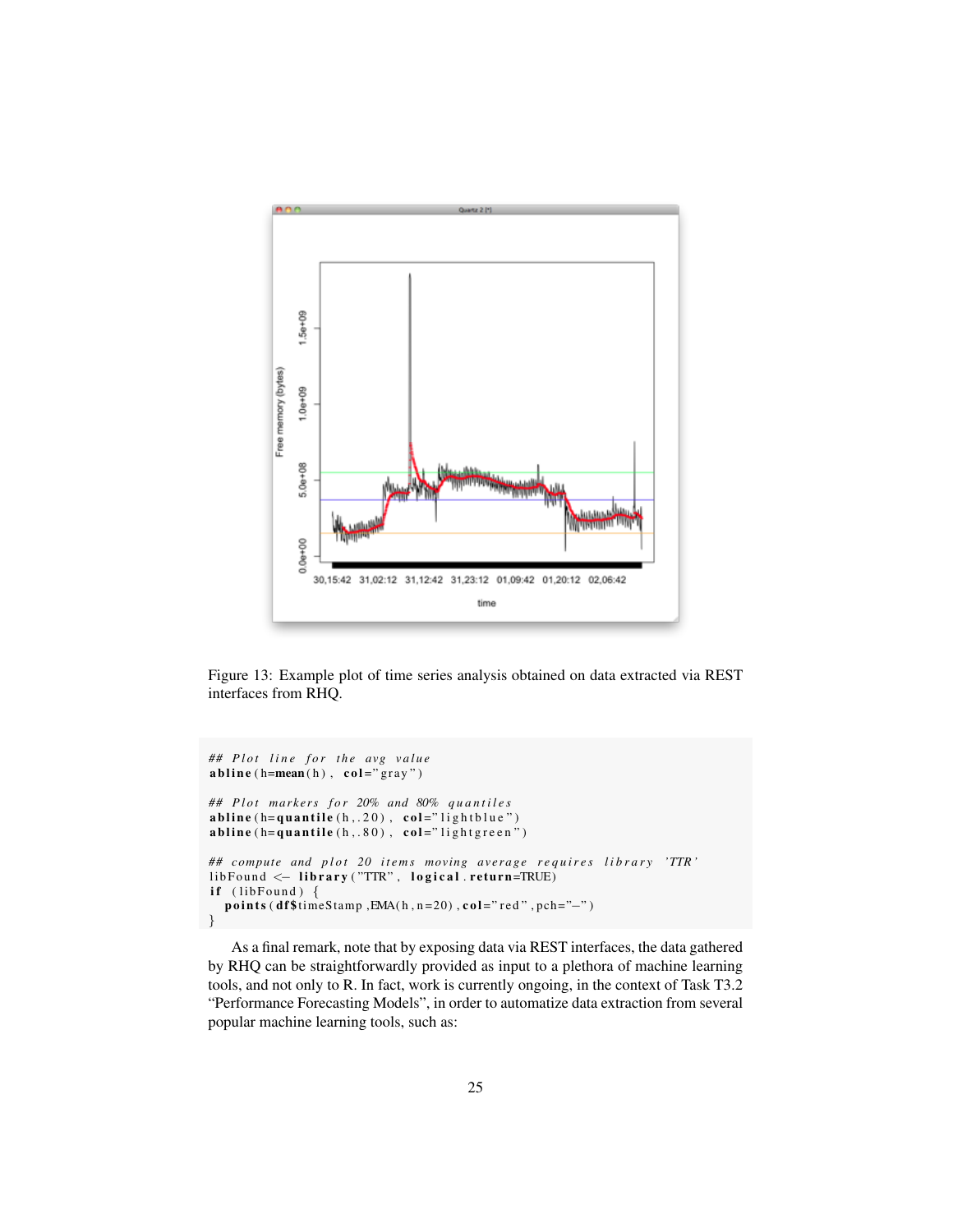- Rulequest's Cubist<sup>©</sup> [23]: Cubist<sup>©</sup> is a decision tree based regression commercial tool developed by Quinlan, the author of C4.5 [24] and ID3, two popular decision tree based classifiers. Analogously to these algorithms, Cubist<sup>©</sup> builds decision trees choosing the branching attribute such that the resulting split maximizes the normalized information gain (namely the difference in entropy). Unlike C4.5 and ID3, which contain an element in a finite discrete domain (i.e. the predicted class) as leafs of the decision tree, Cubist<sup> $©$ </sup> places a multivariate linear model at each leaf.
- Weka [25]: Weka is an open-source framework providing a common interface to a large number of machine learning algorithms, including Neural Networks [26], Support Vector Machines [27], decision trees [24] and various data clustering algorithms [28].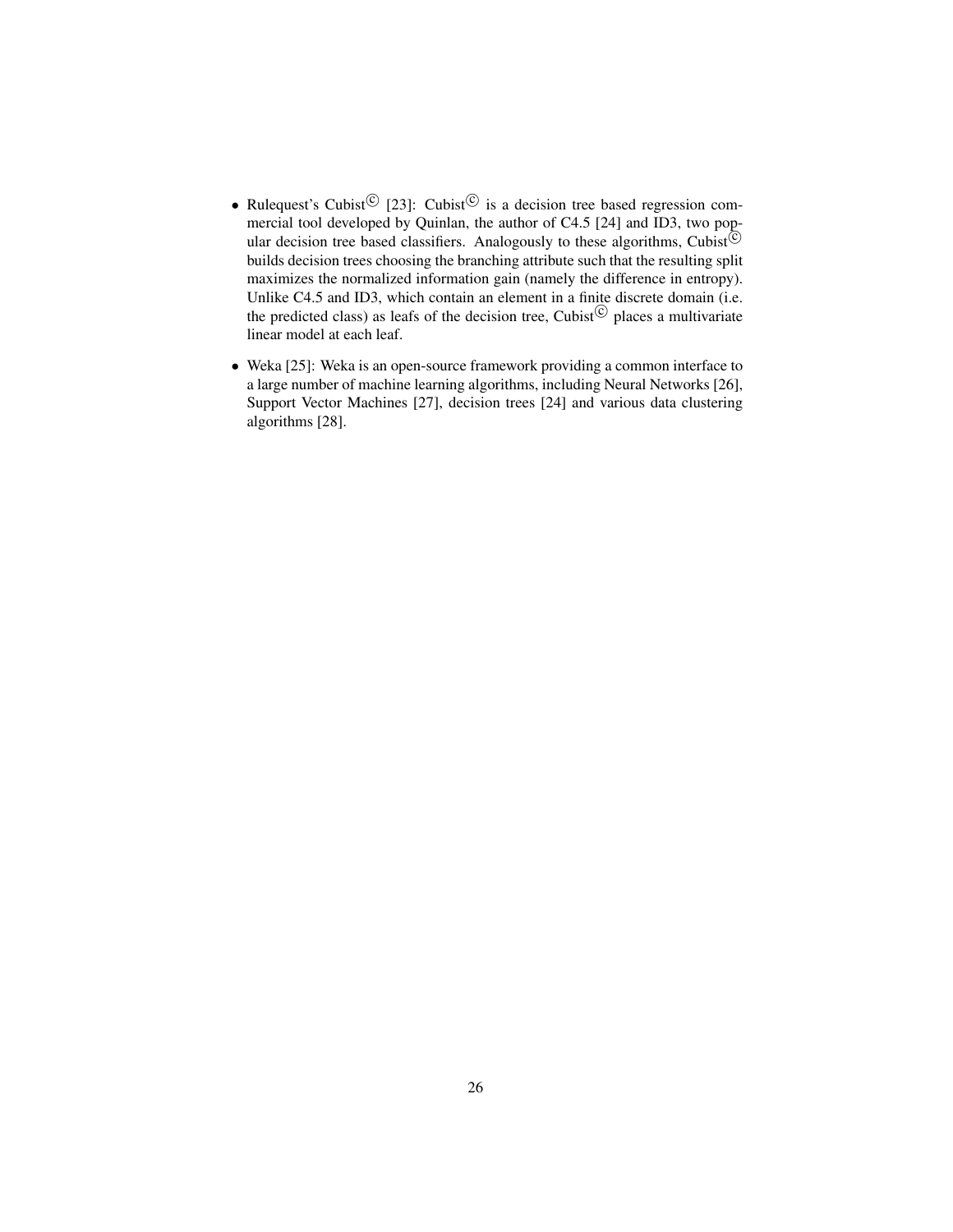## 7 QoS monitoring and alert notification

As already mentioned, the WA leverages on RHQ's advanced QoS monitoring and alert notification engine. This choice has allowed the researchers of the Cloud-TM consortium to focus on the automatic determination of the policies to be defined to trigger alerts (e.g. associated to elastic-scaling or to the self-tuning of the Cloud-TM platform), rather than on the implementation of yet another alert notification engine.

RHQ's QoS monitoring and alert notification engine is designed to provide proactive notifications about events happening throughout the monitored platform. These events can be resources failing or being disconnected, specific values for metrics being collected, resource configuration being changed, operations being executed, or even specific conditions found by parsing log events.

As information flows into the RHQ system, it passes through the alerts processing engine. Here, the data can be transformed, filtered, or even correlated with data from other parts of the system. Users have full control over what they want to be notified about, and RHQ keeps a full audit trail of any conditions that have triggered alerts to fire.

The alerts subsystem provides a wealth of different options for being notified proactively about potential issues in the system. As a result, it supports a breadth of different configuration options that allow for deriving very specific and customized semantics.

A detailed description of these functionalities is reported in [29], but we present in the following a brief summary of the key features that are more relevant to the usage within the context of the Cloud-TM project:

#### 7.1 Alert Definitions & Alert Conditions

Each resource monitored by a RHQ server may have zero or more alert definitions. At the heart of the alert definition is the condition set.

| <b>Add Condition</b>           |                                                                                                                                  | × |
|--------------------------------|----------------------------------------------------------------------------------------------------------------------------------|---|
|                                | Condition Type: Measurement Baseline Threshold                                                                                   |   |
| baseline value.                | Specify the baseline value that must be violated to trigger the<br>condition. The value you specify is a percentage of the given |   |
|                                | Metric: Total Swap Space                                                                                                         |   |
| Comparator : < (Less than)     | $\sim$                                                                                                                           |   |
| <b>Baseline Percentage: 85</b> |                                                                                                                                  |   |
| <b>Baseline:</b>               | Average $\vee$                                                                                                                   |   |
| ОΚ                             | Cancel                                                                                                                           |   |
|                                |                                                                                                                                  |   |

There's no limit to the number of conditions that can be created for a single alert definition, and either all or just one of them needs to be met simultaneous in order for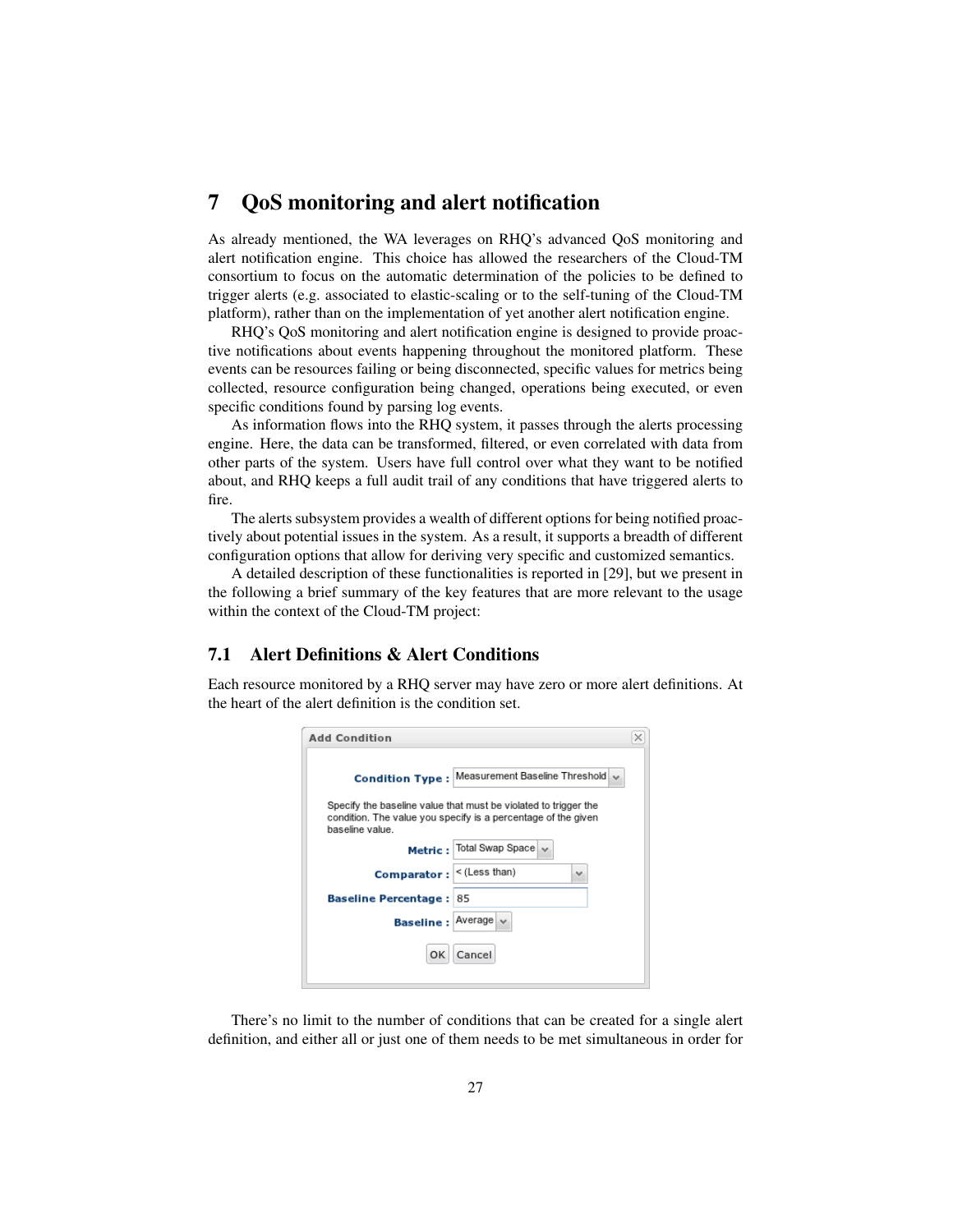this definition to trigger an alert.

| <b>General Properties</b>                                                | Conditions | Notifications | Recovery | Dampening |         |                             |
|--------------------------------------------------------------------------|------------|---------------|----------|-----------|---------|-----------------------------|
| Fire alert when: ANY                                                     |            | ×             |          |           |         |                             |
| Condition                                                                |            |               |          |           |         |                             |
| Availability Change [Went down]                                          |            |               |          |           |         |                             |
| Metric Value Change [Free Swap Space]                                    |            |               |          |           |         |                             |
| Metric Value Baseline [Total Swap Space < 85.0% of mean]                 |            |               |          |           |         |                             |
| Trait Change [Hostname]                                                  |            |               |          |           |         |                             |
| Operation Execution [cleanYumMetadataCache] with result status [FAILURE] |            |               |          |           |         |                             |
|                                                                          |            |               |          |           |         |                             |
|                                                                          |            |               |          |           |         |                             |
|                                                                          |            |               |          |           |         |                             |
|                                                                          |            |               |          |           |         |                             |
| Add                                                                      | Delete     |               |          |           | Refresh | Total Rows: 5 (selected: 0) |

When an alert definition's condition set is met, an alert is created which serves as the primary piece of audit data in the system. However, several types of external notifications can also be sent, such as:

- an email to a list of explicit email addresses
- an email to a list of RHQ users
- an email to all of the users in a list of RHQ roles
- an SNMP trap
- server-side scripting
- JAVA-based alert plugins

Note that the last option lends itself naturally to trigger, in an efficient way, the logics of Cloud-TM's Adaptation Manager.

#### 7.2 Action Filters & Recovery

These are hooks that allow the RHQ system to have enhanced control over alerting. In tandem, they help to semi-automate the process of responding to alerts by giving pseudo-intelligence to RHQ itself.

When an alert is triggered, action filters can be used to prevent duplicate alerts while the problem that caused it to fire is being fixed (either by developers or system admins). Recovery can be used to automatically re-enable an alert definition once the problem condition in the system is resolved.

### 7.3 Dampening

RHQ supports the possibility of "dampening" rules. By default, each time the condition set is met an alert will fire. Dampening rules is a flexible way of changing this semantic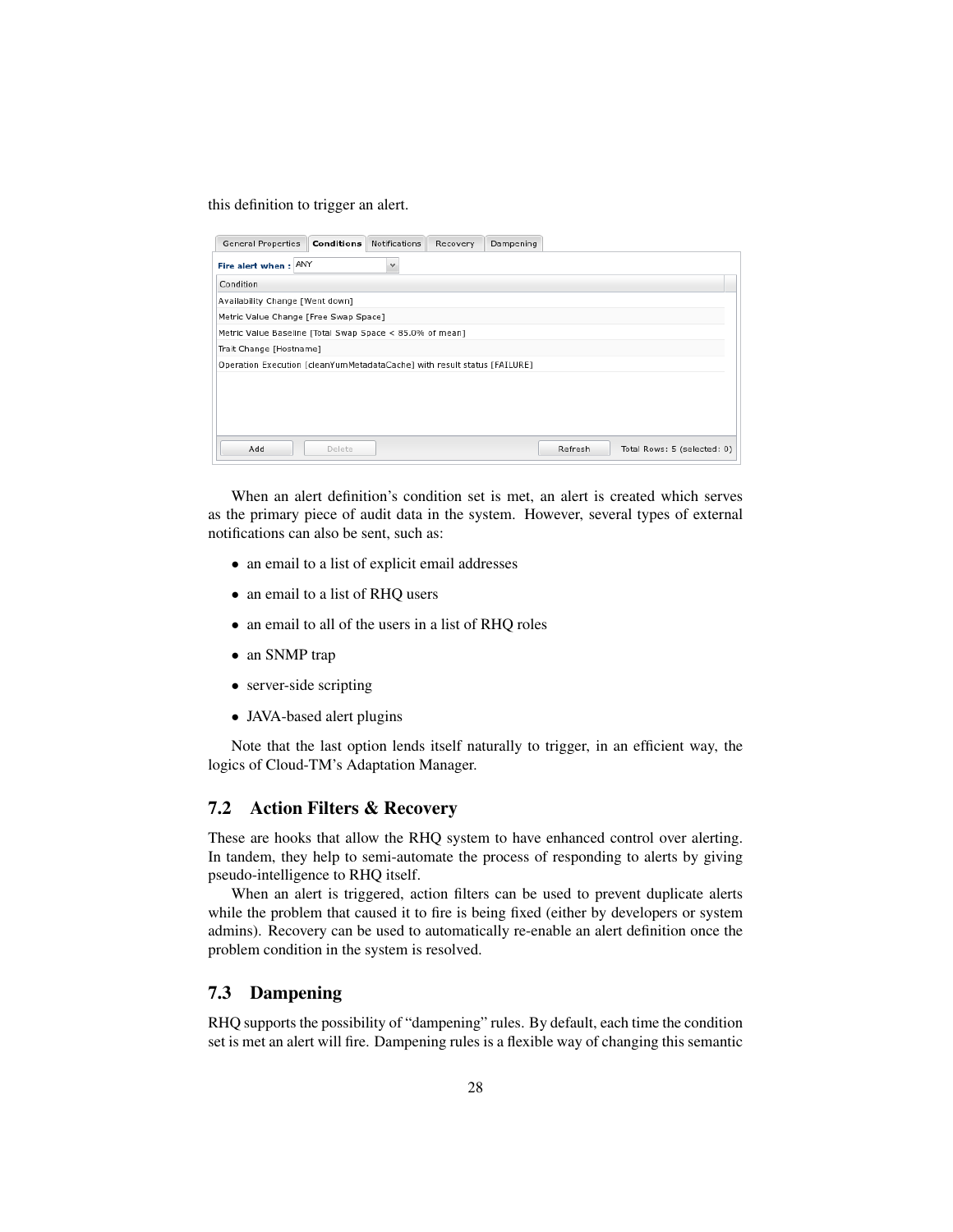to suppress some of these firings, specifying, for instance, to fire an alert only if its condition is set at least  $x$  times within a given time frame.

| <b>General Properties</b> |                     | Conditions | Notifications                            | Recovery | Dampening |
|---------------------------|---------------------|------------|------------------------------------------|----------|-----------|
| Dampening: Time Period    |                     |            | $\mathcal{Q}$                            |          |           |
| Occurrences : 2           |                     |            | $\Delta$<br>⋍<br>$\overline{\mathbf{v}}$ |          |           |
| Time Period: 2            |                     |            | $\Delta$<br>⋍<br>$\bar{\mathbf{v}}$      |          |           |
|                           | 1222222224<br>hours |            | <br>×                                    |          |           |
|                           |                     |            |                                          |          |           |
|                           |                     |            |                                          |          |           |
|                           |                     |            |                                          |          |           |
|                           |                     |            |                                          |          |           |
|                           |                     |            |                                          |          |           |
|                           |                     |            |                                          |          |           |
|                           |                     |            |                                          |          |           |

This provides a nice way to ignore false positives caused by, say, momentary spikes in metrics. In this case, the problem metric would have to remain problematic for an extended period of time before the administrators are notified of the issue.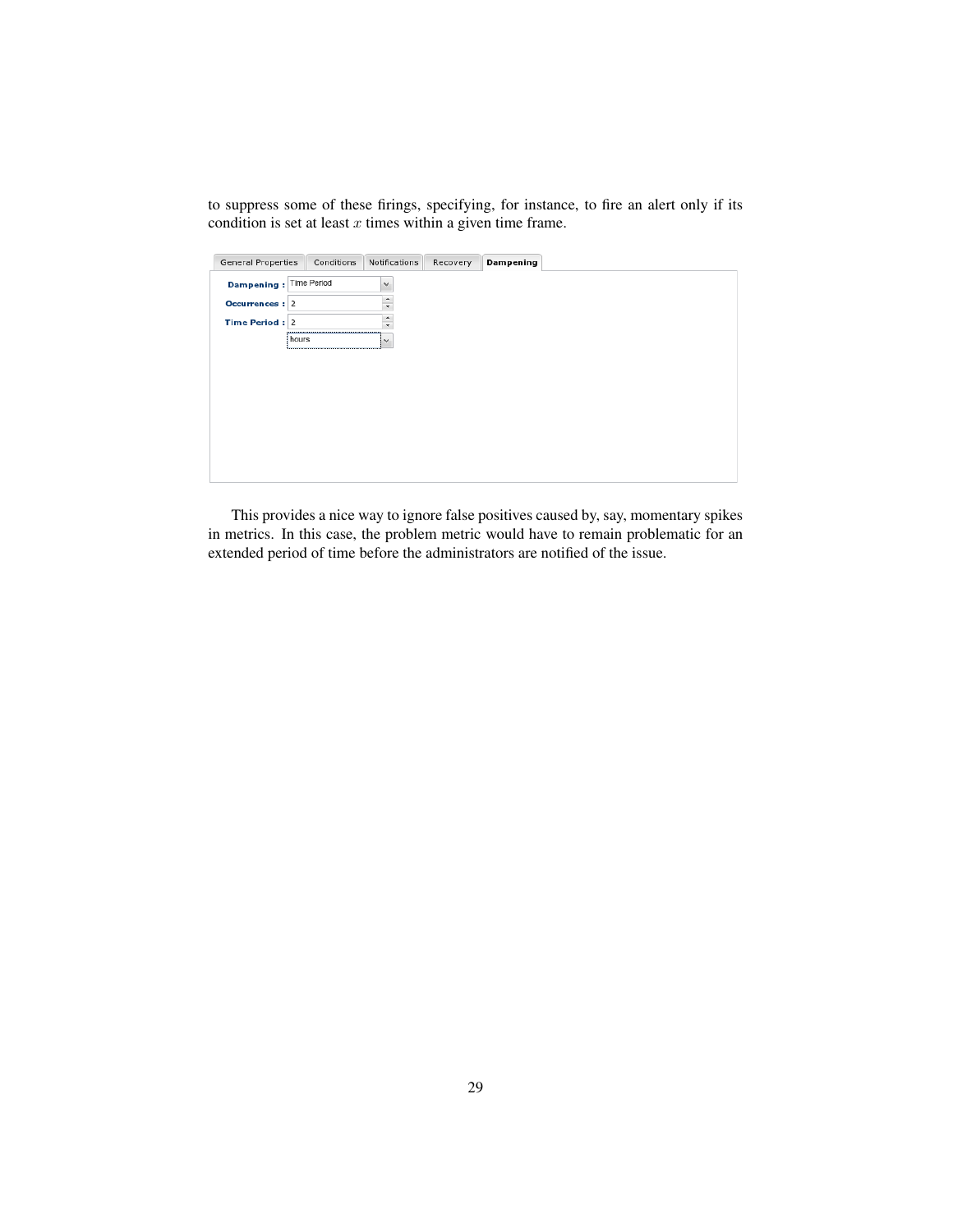## 8 Setting up the WA prototype

In this section we describe the content of the package and the necessary steps to compile and run all the modules belonging to the WA prototype.

#### 8.1 Structure and Content of the Package

The content of the package is structured as follows

Listing 2: Example R listing to produce the graph shown in Figure 13

```
infinispan _ test
   | _test _infinispan.jar
wpm
    | c o n f i g
    -lib| l o g
   \vert - s r c
     | _eu . reservoir . monitoring
     \vert _eu . cloudtm
          | _ r e s o u r c e s
          | _rmi . statistics
          | wpm
             | consumer
             | -hw - probe
             | logService
             \vert -main
             | p a r s e r
             | producer
             \vert -sw - probe
wpm−rhq−p l u g i n
   \vert - s r c
     | main
        | - j a v a
            | _eu . cloudtm . wpm . rhq . platform
            | eu . cl o u dtm . wpm . r h q . cpu
            -eu . cloudtm . wpm . rhq . fs
            -eu . cloudtm . wpm . rhq . net
             | eu . cl o u dtm . wpm . r h q . i n f i n i s p a n
            _eu.cloudtm.wpm.rhq.manager
           | _eu . cloudtm . wpm . rhq . registry
        | resources
doc
  | D3.2−CompanionDocument . p d f
```
- The *infinispan test* folder contains a simple test application that uses an Infinispan cache. The used version on Infinispan exposes some relevant Key Performance Indicators (see Tables 1, 2) via the MBean sever, which are acquired by WA via WPM.
- The *wpm* folder contains the WPM system's source code, scripts and configuration files; the WPM system is composed by three modules
	- Log Service: this module logs the collected statistics within an Infinispan cache that is used for distributing data to RHQ server via an RHQ agent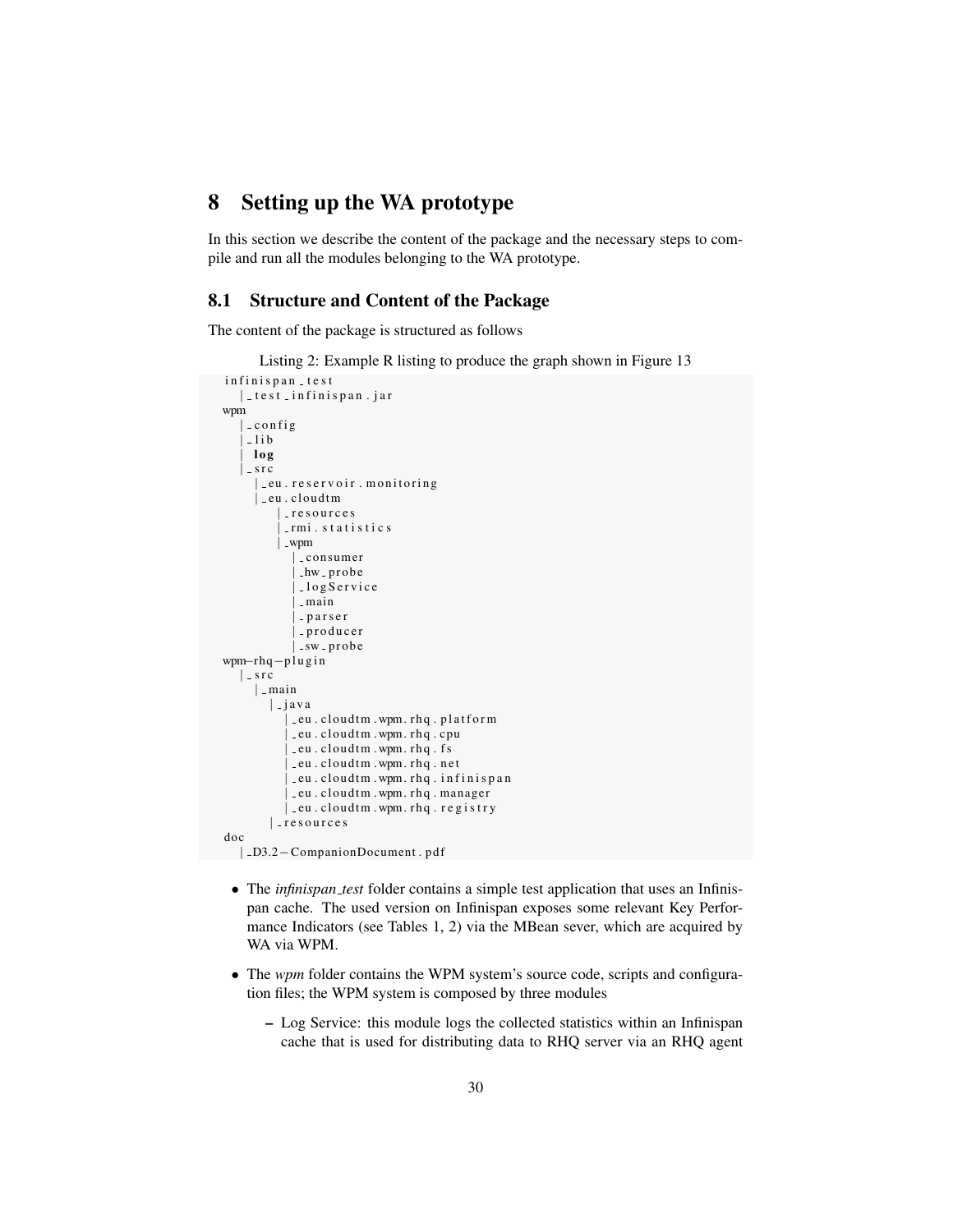plugin. The Log Service configuration file is *config/log service.config*, and it also contains the name of the Infinispan configuration file.

- Consumer: its configuration file is *config/resource consumer.config*.
- Producer: its configuration file is *config/resource controller.config*.
- The *wpm-rhq-plugin* folder contains the source code of the RHQ plugin and includes the software components and the file descriptor used to integrate the WPM into the RHQ platfom. In particular, the plugin components, contained in the *java* subfolder, are connectors to the resources monitored by WPM and there is a component for each specific monitored resource type, i.e. platform, cpu, filesystem, network interface, infinispan cache. On the other hand the file descriptor, contained in the *resources* subfolder, specifies the type of resources supported by the plugin, the relationship between resource types and a definition of what metrics can be collected for each resource type. In addition, the plugin defines:
	- a *manager* that provides and manages the connection to the WPM for the other plugin components;
	- a *registry* module that provides an interface to the Cloud-TM global registry in order to discover all the monitored resources.
- The *doc* folder contains a textual document concerning the content of the package.

### 8.2 Compile the WPM prototype

- 1. The compile process requires the ANT program installed on the system. Decompress the zip file and, using the command line, locate the control within the folder *wpm*
- 2. In this folder run the command to clean the (possibly) previous project builds: *ant clean*
- 3. In order to compile the application, run the command: *ant compile*. The results of the execution should be the creation of the build folder that contains all the .class of the application.
- 4. The run scripts require the generation of an executable jar file. To do that run the command *ant jar*. If success, in the *wpm* folder a new jar file, called *wpm.jar*, should be appeared.
- 5. Now the application is compiled and ready to execute.

### 8.3 Setting up the WPM prototype

1. Since all the modules communicate via sockets, network firewall rules MUST BE configured in order not to drop the requests/packets through the ports specified by the configuration files.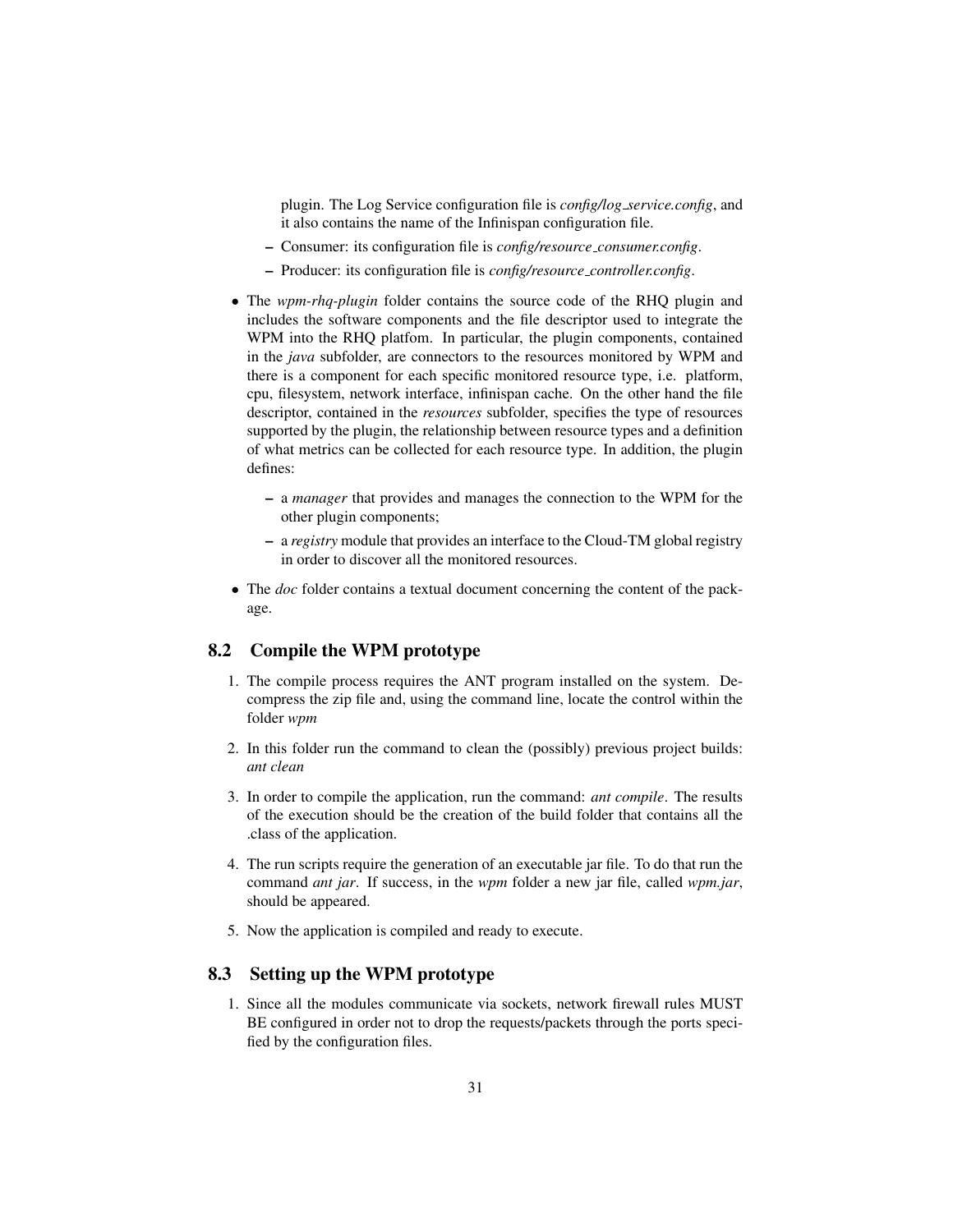- 2. For a correct startup, the modules should be activated in the following order: Infinispan Test, Log Service,Consumer, Producer.
- 3. The command to run the application is:

java -cp . -Dcom.sun.management.jmxremote.port=9999 -Dcom.sun.management. jmxremote.authenticate=false -Dcom.sun.management.jmxremote.ssl=false -jar test infinispan.jar

This is contained within the script file *run test infinispan.sh*

4. The command to run the Log Service module is:

java -cp . -Djavax.net.ssl.keyStore=config/serverkeys -Djavax.net.ssl.keyStorePassword= cloudtm -Djavax.net.ssl.trustStore=config/serverkeys -Djavax.net.ssl.trustStorePassword= cloudtm -jar wpm.jar logService

This is contained within the script file *run log service.sh*

5. The command to run the Consumer module is:

java -cp . -Djavax.net.ssl.trustStore=config/serverkeys -Djavax.net.ssl.trustStorePassword= cloudtm -Djavax.net.ssl.keyStore=config/serverkeys -Djavax.net.ssl.keyStorePassword= cloudtm -jar wpm.jar consumer

This is contained within the script file *run consumer.sh*

6. The command to run the Producer module is:

java -cp . -Djava.library.path=lib/ -jar wpm.jar producer

This is contained within the script file *run producer.sh*

#### 8.4 Compile the WPM-RHQ Plugin

- 1. The compile process requires the Apache Maven software. Download and install Maven as described in the Maven official web site [30].
- 2. Since the plugin depends on a set of JBoss software modules configure Maven in order to download JBoss artifacts in your builds as described in the "Maven Getting Started - Users" page [31].
- 3. Using the command line, locate the control within the *wpm-rhq-plugin* folder and type the command *mvn install* in order to compile the plugin. If the compile process succeeds, it generates a file named *wpm-rhq-plugin-4.3.0-SNAPSHOT.jar* in the *target* folder.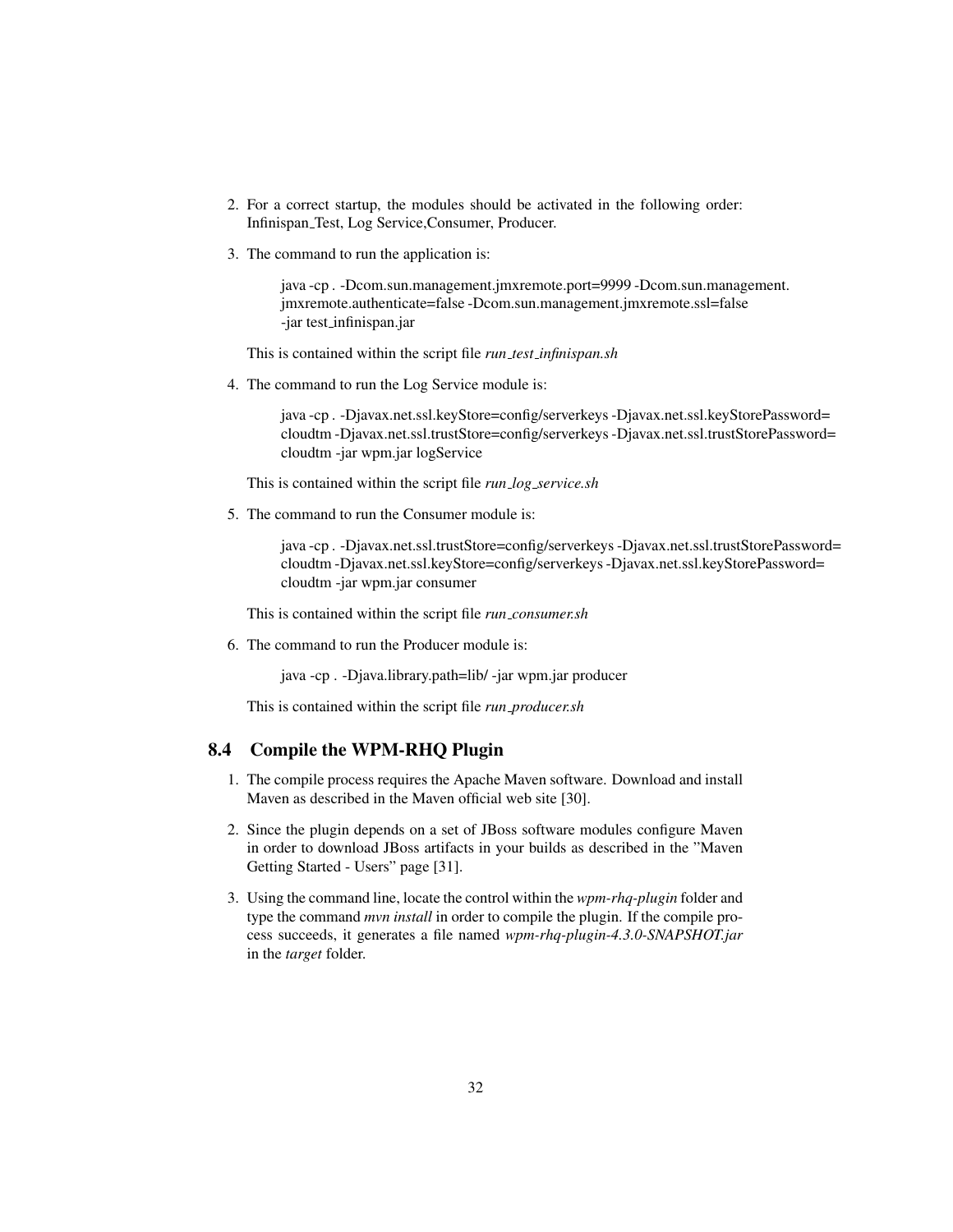## 8.5 Setting up the WPM-RHQ Plugin

- 1. WPM-RHQ Plugin is a component that runs as part of the RHQ platform. At this stage the first step includes the download and the installation of the RHQ platform as follows:
	- Download and install the PostgreSQL DBMS [32].
	- Setup a *rhq* database as described at this RHQ documentation page [33].
	- Download, install and run the RHQ Server as described at this RHQ documentation page [34].
	- Download, install and run a RHQ Agent as described at this RHQ documentation page [35].
- 2. Deploy the plugin as described at this RHQ documentation page [36]. The *.jar* file referenced in the docuemntation is the result of the compile process defined in Section 8.4.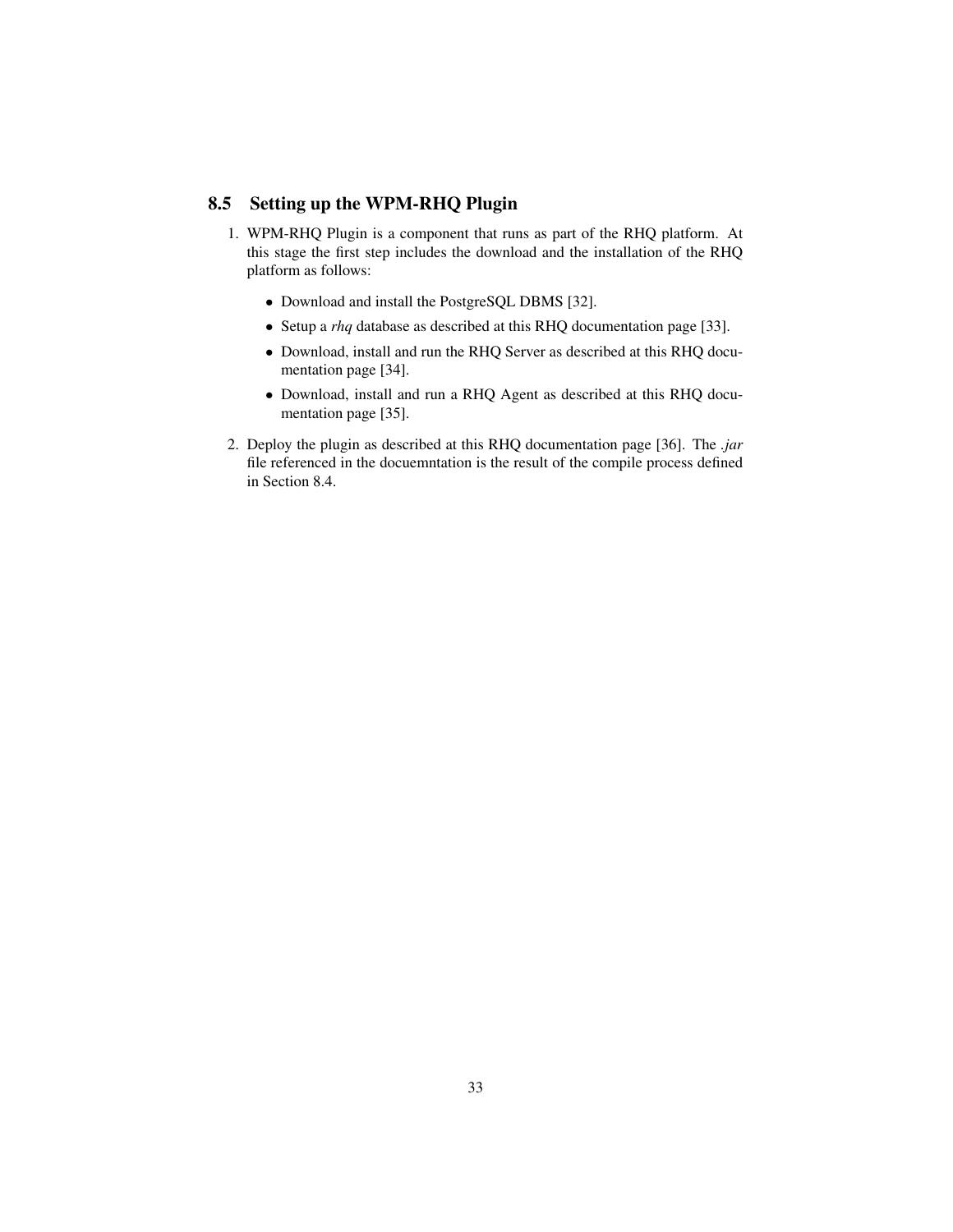## References

- [1] R-project, "The R-project." http://www.r-project.org.
- [2] G. Box, G. Jenkins, and G. Reinsel, *Time series analysis: forecasting and control*. Wiley series in probability and statistics, John Wiley, 2008.
- [3] Red Hat JBoss, "RHQ project." http://www.rhq-project.org.
- [4] A. Metwally, D. Agrawal, and A. E. Abbadi, "An integrated efficient solution for computing frequent and top-*k* elements in data streams," *ACM Trans. Database Syst.*, vol. 31, no. 3, pp. 1095–1133, 2006.
- [5] Red Hat / JBoss, "JBoss Infinispan." http://www.jboss.org/ infinispan, 2011.
- [6] RHQ project Red Hat, "Grouping RHQ Documentation." http://www. rhq-project.org/display/JOPR2/Groups.
- [7] Red Hat / JBoss, "Infinispan JMX statistics." http://docs.jboss.org/ infinispan/5.1/apidocs/jmxComponents.html.
- [8] Clearspring<sup>(C)</sup> Technologies, "The stream-lib library." https://github. com/clearspring/stream-lib.
- [9] D. Didona, P. Romano, S. Peluso, and F. Quaglia, "Transactional auto scaler: Elastic scaling of nosql transactional data grids," Tech. Rep. 50, INESC-ID, December 2011.
- [10] P. S. Yu, D. M. Dias, and S. S. Lavenberg, "On the analytical modeling of database concurrency control," *J. ACM*, vol. 40, 1993.
- [11] P. D. Sanzo, B. Ciciani, F. Quaglia, and P. Romano, "Analytical modelling of commit-time-locking algorithms for software transactional memories," in *Proc. 35th International Computer Measurement Group Conference (CMG)*, 2010.
- [12] L. Kleinrock, *Theory, Volume 1, Queueing Systems*. Wiley-Interscience, 1975.
- [13] Y. C. Tay, N. Goodman, and R. Suri, "Locking performance in centralized databases," *ACM Trans. Database Syst.*, vol. 10, 1985.
- [14] TPC Council, "TPC-C Benchmark." http://www.tpc.org/tpcc, 2011.
- [15] Red Hat / JBoss, "Radargun." http://sourceforge.net/apps/trac/ radargun/wiki/WikiStart, 2011.
- [16] D. Konig, V. Schmidt, and E. A. Van Doorn, "On the pasta property and a further relationship between customer and time averages in stationary queueing systems," *Communications in Statistics. Stochastic Models*, vol. 5, no. 2, pp. 261– 272, 1989.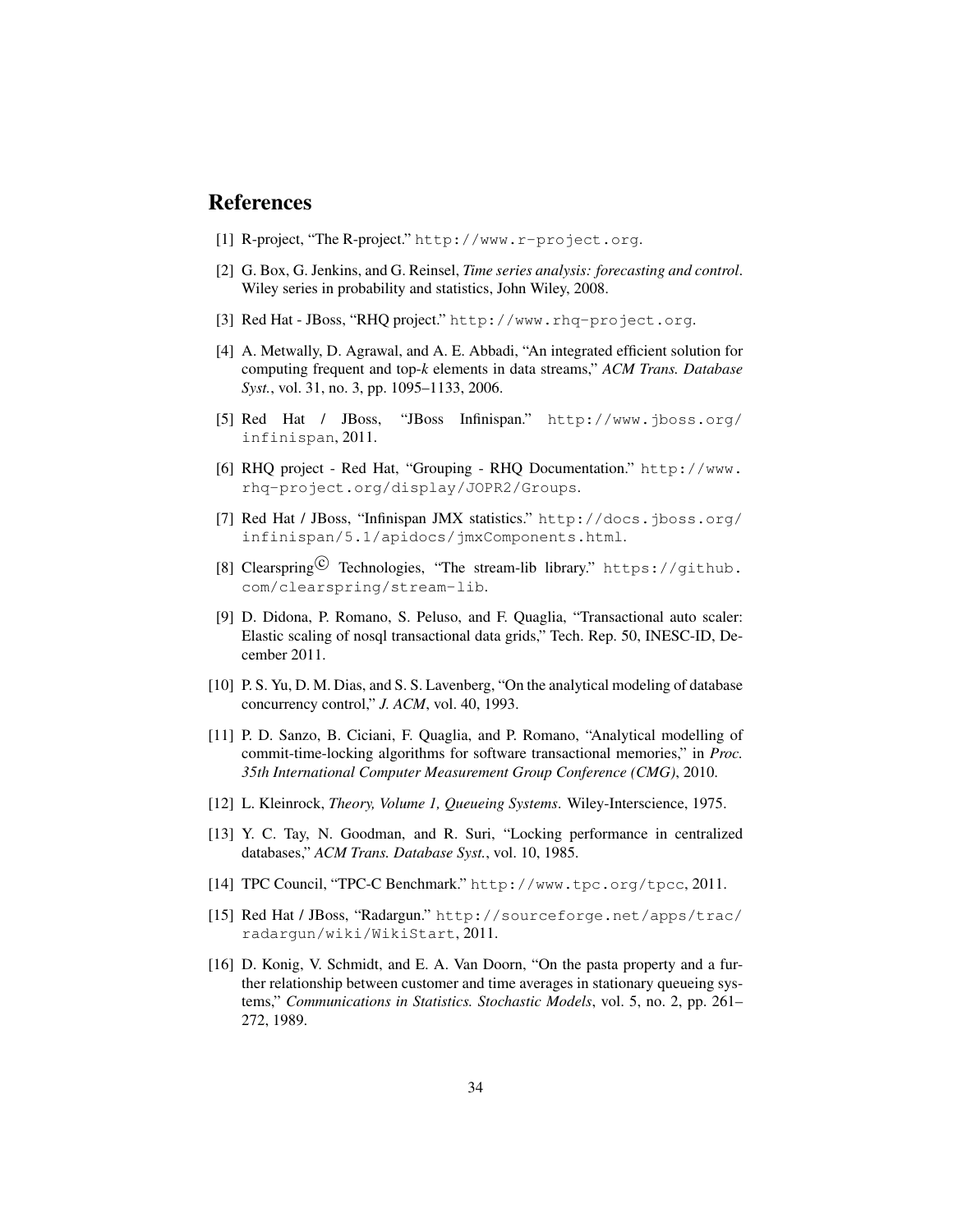- [17] . W. D. Schunn, C. D., "Evaluating goodness-of-fit in comparison of models to data," *W. Tack (Ed.), Psychologie der Kognition: Reden and Vortrge anlsslich der Emeritierung von Werner Tack*.
- [18] H. Shimazaki and S. Shinomoto, "A method for selecting the bin size of a time histogram," *Neural Computation*, vol. 19, no. 6, pp. 1503–1527, 2007.
- [19] J. S. Vitter, "Random sampling with a reservoir," *ACM Trans. Math. Softw.*, vol. 11, pp. 37–57, March 1985.
- [20] W. Maldonado, P. Marlier, P. Felber, J. L. Lawall, G. Muller, and E. Riviere, "Deadline-aware scheduling for software transactional memory," in *DSN*, pp. 257–268, 2011.
- [21] J. S. Vitter, "Random sampling with a reservoir," *ACM Trans. Math. Softw.*, vol. 11, no. 1, pp. 37–57, 1985.
- [22] D. Crockford, "Request for Comments 4627: The application/json Media Type for JavaScript Object Notation (JSON)." http://www.ietf.org/rfc/ rfc4627.txt?number=4627.
- [23] J. R. Quinlan, "Cubist." http://www.rulequest.com/cubist-info. html.
- [24] J. R. Quinlan, *C4.5: Programs for Machine Learning*. San Francisco, CA, USA: Morgan Kaufmann Publishers Inc., 1993.
- [25] E. Frank, M. A. Hall, G. Holmes, R. Kirkby, B. Pfahringer, and I. H. Witten, *Weka: A machine learning workbench for data mining.*, pp. 1305–1314. Berlin: Springer, 2005.
- [26] S. Haykin, *Neural Networks: A Comprehensive Foundation*. Upper Saddle River, NJ, USA: Prentice Hall PTR, 1994.
- [27] S. K. Shevade, S. S. Keerthi, C. Bhattacharyya, and K. R. K. Murthy, "Improvements to the smo algorithm for SVM regression," *IEEE-NN*, vol. 11, September 2000.
- [28] R. Xu and Ii, "Survey of clustering algorithms," vol. 16, pp. 645–678, May 2005.
- [29] RHQ project Red Hat, "Alerts RHQ Documentation." http://www. rhq-project.org/display/JOPR2/Alerts.
- [30] Apache Software Foundation, "Apache Maven Project, howpublished = http: //maven.apache.org/."
- [31] Red Hat / JBoss, "Maven Getting Started Users, howpublished = http:// community.jboss.org/docs/15169."
- [32] PostgreSQL Global Develpment Group, "PostgreSQL, howpublished = http: //www.postgresql.org/."